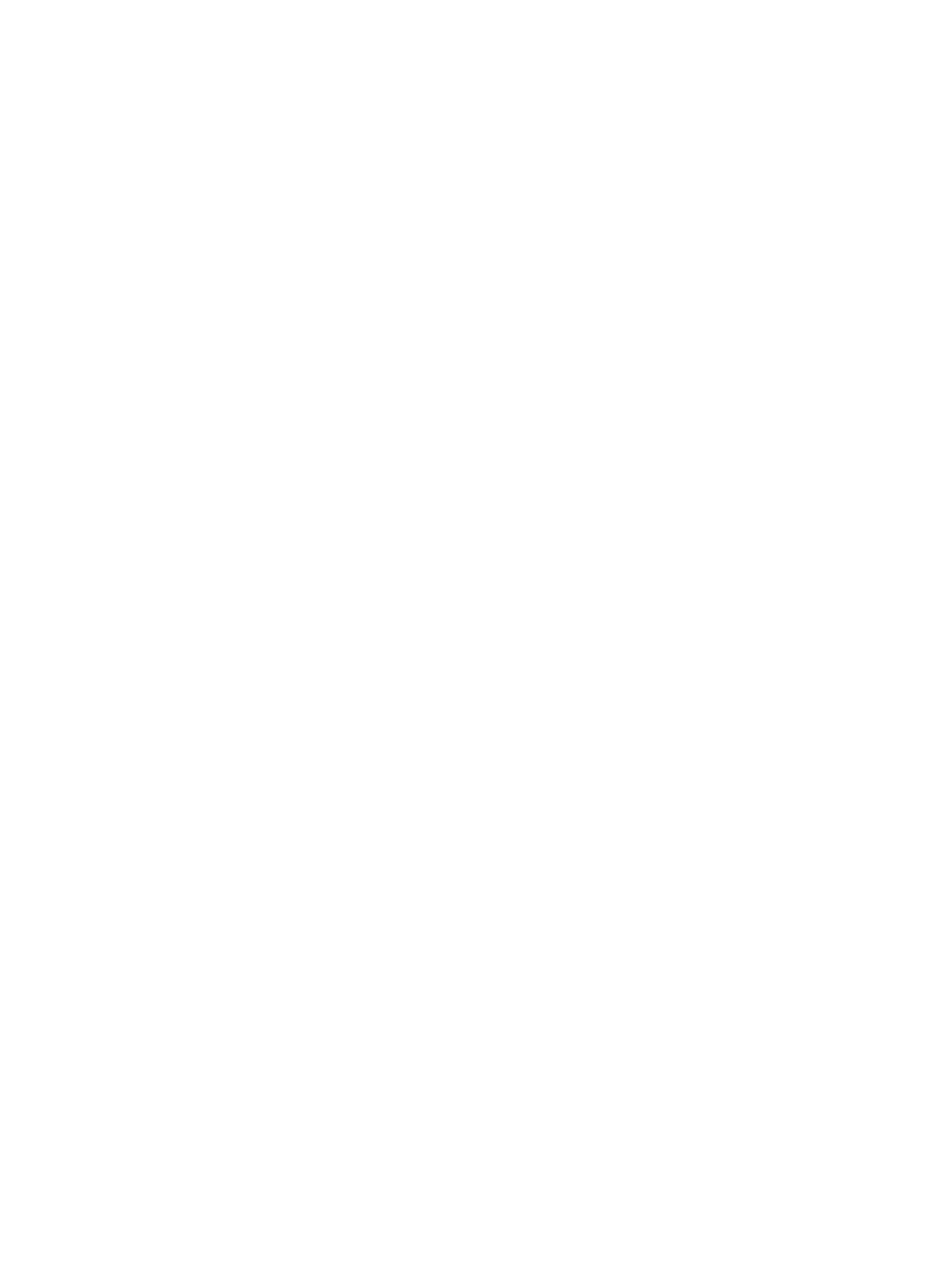#### **1 Introduction**

As children are the future of society, investing in children has long been a crucial element of theoretical debates, research projects, national and international policies, as well as of local and global development programs. According to a relatively new socio-political approach, a preventive and child-centred social investment strategy is liable to be more productive than one which compensates for already existing disadvantages or attempts to reduce unfair differences.

In terms of children's equal opportunities, early child development has been proven to be especially effective and profitable in the long term, contributing to better health conditions, greater school attainment, more favorable job market positions, and a lower deviance rate (see the Head Start program in the USA, or the Sure Start program in the UK).

Child poverty and social exclusion constitute a major problem around the world because the increasing wealth of developed countries does not automatically lead to the more just distribution of goods, to more equal opportunities, or to strengthening social inclusion. In the case of minorities, especially Europe's largest ethnic minority, the Roma, the situation is even more complex. The Country Reports of the European Union regularly show that the Roma are more typically characterized by extreme poverty, poor housing conditions, poor education, and lower job-market activity than members of mainstream society.

Our study is mainly based on the analysis of some key documents produced during the program – i.e., on the application documents of local projects, on complex local studies that explored the sub-regions' economic, social and institutional status, on reports about the results of sub-regional surveys, as well as on mid-term and final evaluations of the implementation of the aforementioned program. These documents rely on both secondary and primary data sources.

### **2 Theoretical background**

The life chances of children are determined by their "capital-abilities"<sup>1</sup> (Foucault 2008, 229), i.e. by their acquired human, cultural and social capital. Thus, investing in children is a rational social strategy for fostering equal opportunities (Esping-Andersen 2008). Investments can be realized in several fields. From the perspective of the local development program investigated in this paper, expenditures on children's human, cultural and social capital are the most appropriate social investments.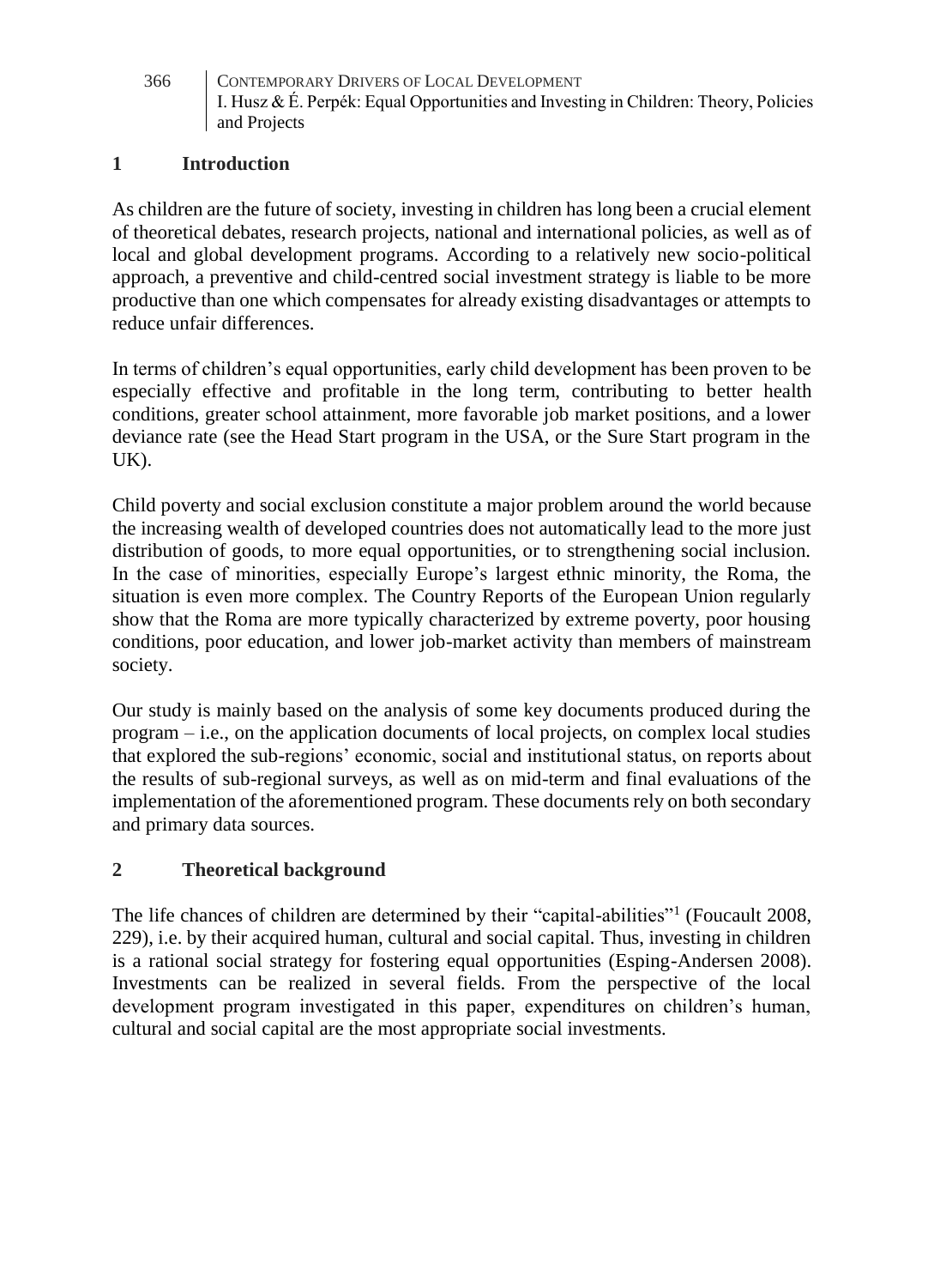#### **2.1 Human and cultural capital**

The topic of human capital investment through formal and informal education has inspired a number of scientists since the 1950s, among them several Nobel laureates.<sup>2</sup> The basic observation is that more educated people have higher earnings than less educated ones. Theodore W. Schultz (1961) argues that investing in conventionally accepted physical capital is not profitable enough without large-scale human capital investment. Human capital investment improves personal knowledge and skills so that it boosts the productivity of labor, raises individual incomes, and drives economic development as a whole. Human capital growth can be primarily realized through healthcare services and education. According to this reasoning, investing in health-care, education and training is more lucrative in the long run than investing in physical capital.

Some years later, the term "human capital" was effectively and genuinely disseminated by Gary S. Becker in a book entitled *Human Capital* published in 1964. Becker provides a concise, rational-choice-based definition of the term and gives several examples of it: "*… activities that influence future monetary and psychic income by increasing resources*  in people. These activities are called investments in human capital. The many forms of *such investments include schooling, on-the-job training, medical care, migration, and searching for information about prices and incomes. ... all these investments improve skills, knowledge, or health, and thereby raise money or psychic incomes"* (Becker 1994, 11). Becker's theoretical assumptions were tested using several empirical models. The author puts special emphasis on education and its costs and benefits are embodied in his estimations. For instance, Becker (1994) measured the economic effects of college and high-school education in the United States in the twentieth century.

Cultural capital is used in a broader sense than human capital, so that in a way sociological cultural capital concepts have colonized human capital ones. Thus, human capital and cultural capital theories are semi-overlapping approaches – although Bourdieu warned us not to confuse the two (Bennett and Silva 2011). Cultural capital theory was first introduced by Pierre Bourdieu and Jean-Claude Passeron in 1977. Some years later, Bourdieu added sophistication to the initial theory by differentiating between economic, cultural and social capital. In the latter's understanding, cultural capital is basically institutionalized in educational qualifications (Bourdieu 1986, 242–243).

Cultural capital exists in three different forms; namely: *"in the embodied state, i.e., in the form of long-lasting dispositions of the mind and body; in the objectified state, in the form of cultural goods (pictures, books, dictionaries, instruments, machines, etc.), … and in the institutionalized state, a form of objectification which must be set apart because, as*  will be seen in the case of educational qualifications, it confers entirely original *properties on the cultural capital which it is presumed to guarantee"* (Bourdieu 1986, 243). Cultural capital depends on the field or system of social positions in which the person is embedded.<sup>3</sup> It is embodied cultural capital which is the most difficult to transmit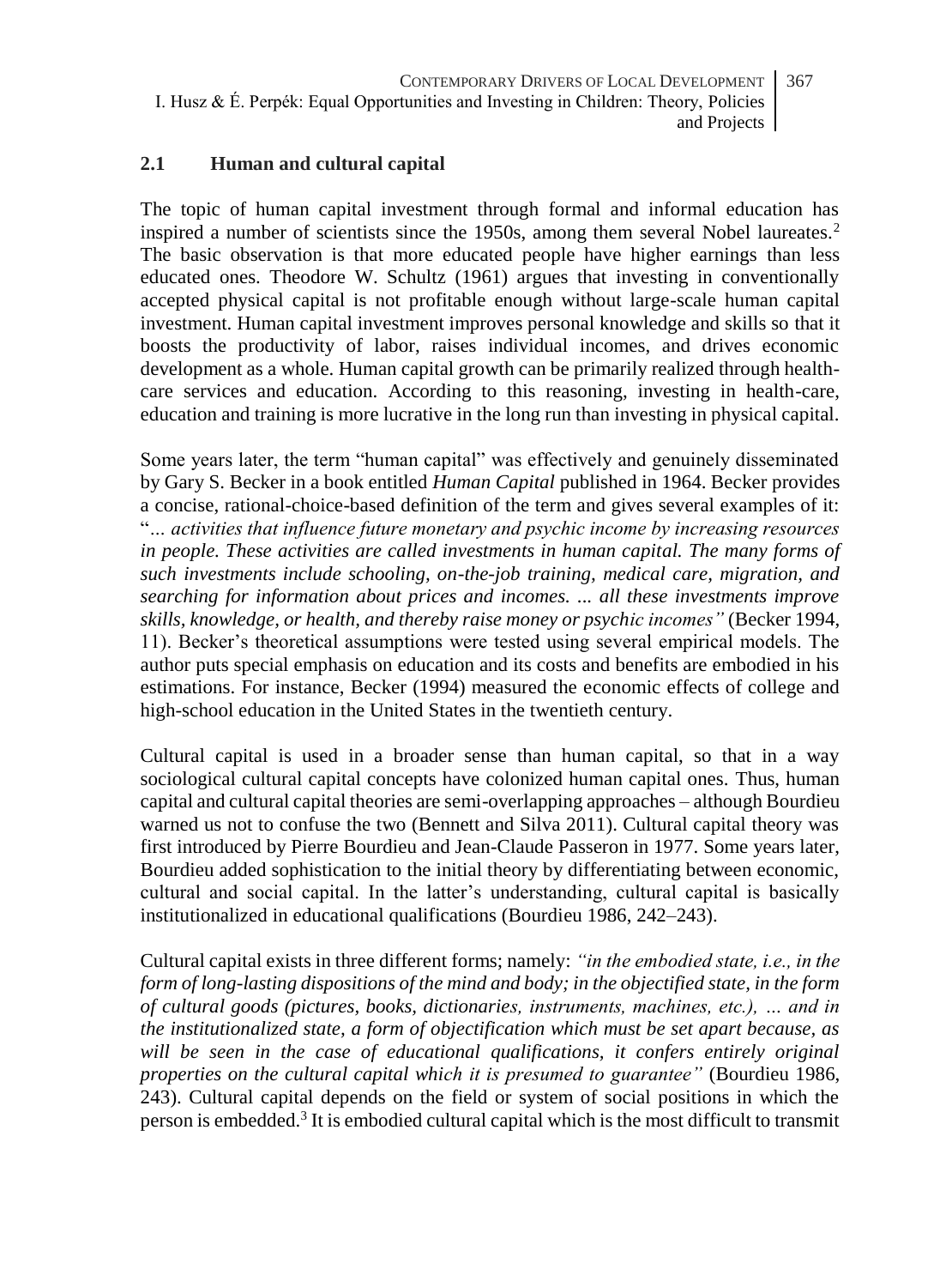and may become a part of a person's habitus.<sup>4</sup> Thus a person's position basically depends on the amount and quality of capital they possess, personal habitus, and the related field.

#### **2.2 Social capital**

A long-debated concept, social capital was probably first thematised explicitly by Lyda J. Hanifan in 1916 (Putnam 1995).<sup>5</sup>

According to Bourdieu (1986, 248), social capital is the sum of actual and potential resources which are related to group membership. Bourdieu (1986) gains everlasting merit for his formulation of capital conversion theory. While economic capital is the fundamental form of capital, at different costs all three types of capital can be mutually converted. Bourdieu discusses the multiplication effect of social capital, as an individual can positively benefit from the members of their social networks.

In this paper, social capital is used in the same sense as James S. Coleman (1988) uses it: *"… social capital inheres in the structure of relations between actors and among actors. It is not lodged either in the actors themselves or in physical implements of production".* In addition, social capital serves as *"a resource for persons"* (Coleman 1988, 98). In Coleman's theory there are three main forms of social capital; namely, obligations, expectations and the trustworthiness of structures; information channels; and norms and effective sanctions. Coleman (1988) puts special emphasis on social capital within the family and outside it and argues that social capital plays an essential role in school performance; i.e., in the creation of cultural capital.

The opportunities and life chances of children are predefined by multifarious capital abilities and access to diverse sources of capital. Besides investing in the more obvious elements of children's human capital (improving health status or educational attainments, etc.), the local development programs we investigate are aimed at developing the psychological and social well-being of children through improving personal and social skills and competences such as authenticity, self-confidence, self-consciousness, selfreflection, ambitions, interaction, persuasion, adaptation, coordination, cooperation, etc. These characteristics can be regarded as inevitable parts of cultural capital and are undoubtedly related to the social capital a person possesses as well. On a community or societal level, social networks and social capital correlate with social integration, inclusion and exclusion.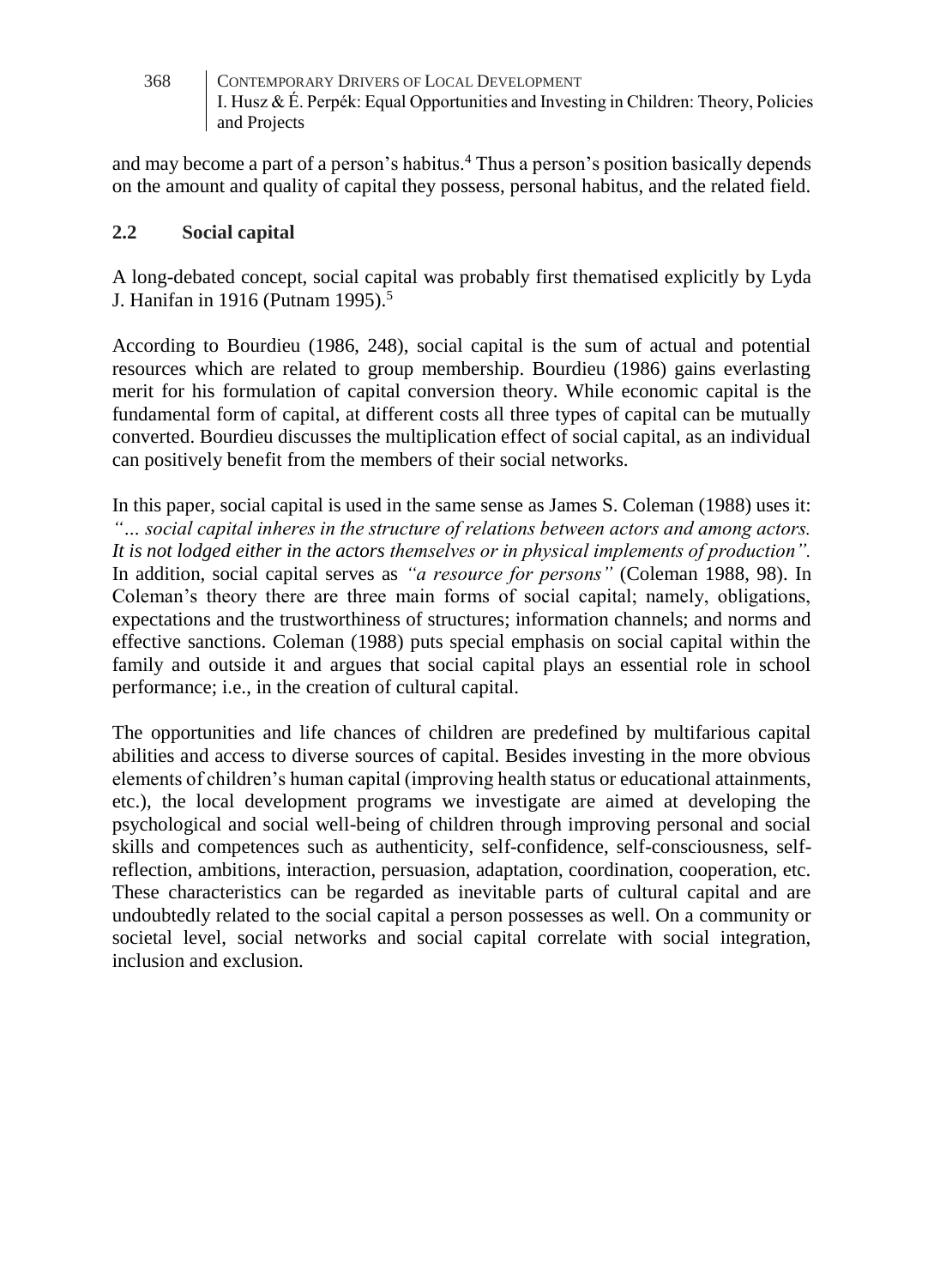#### **2.3 Social exclusion and inclusion**

Social exclusion is a much broader concept than poverty because it may refer to active or passive capability deprivation (Sen 2000) of a series of: private or public; material, immaterial or abstract; subjective or objective goods, spaces, services, relations, rights, chances, etc. (authors' own definition based on Mathieson *et al.* 2008).

In the present sense, social exclusion was first used by Jean Klafner in 1965 (Allman 2013) and René Lenoir in 1974, although its roots may date back to the social cohesion and solidarity theory of Émile Durkheim [1893] (1997) (Mathieson *et al.* 2008), the theory of Adam Smith (1776) or even Aristotle (Sen 2000). In the 1980s, the European Commission started to use the rhetoric of social inclusion to counter exclusion (Allman 2013). Emphasis on promoting inclusiveness and inclusivity is still easily detectable and persists within the policies of the European Union.

The renewed academic popularization of the concept of social exclusion started with Amartya Sen. Based on Sen (2000, 5–6), the right approach to poverty leads through social exclusion and stresses the relational features of capability failures. According to Sen's argument, an excluded population is produced (e.g. due to long-term unemployment) which can lead to skill and/or motivational loss, loss of freedom, and/or social relations, psychological harm, clinical illness on a micro level; as well as loss of output, and the creation of gender and/or ethnic inequalities, weakening social norms on a macro level (Sen 2000, 19–22). In contrast, inclusive tendencies are indicated if excluded individuals and/or groups are being involved and genuinely integrated into the welfare system, education system, or labor market. Active labor-market positions, school attendance, or other – e.g. civil, voluntary – activities are vital elements for ensuring social inclusion.

Social exclusion may lead to less opportunity to possess the social capital necessary for a successful life. The labor market, educational or territorial exclusion may limit interaction between those who are excluded and the majority, making it more difficult for the former to access some useful information channels, to acquire the appropriate behavioral patterns and social norms, as well as to gain the trust and recognition of others. Moreover, the existence of social exclusion, especially in the form of racial discrimination, affects the value of possessed capital, as well as *"the efforts by individuals to activate their capital, the skill with which individuals activate their capital, and the institutional response to the activation"* (Lareau and McNamara Horvat 1999, 3).

Consequently, tackling (child) poverty and breaking the cycle of disadvantages can be done only by going beyond material security and *inclusively* investing in children's human, cultural and social capital. In accordance with *Europe 2020. A strategy for smart, sustainable and inclusive growth,* this conclusion leads us to the next chapter.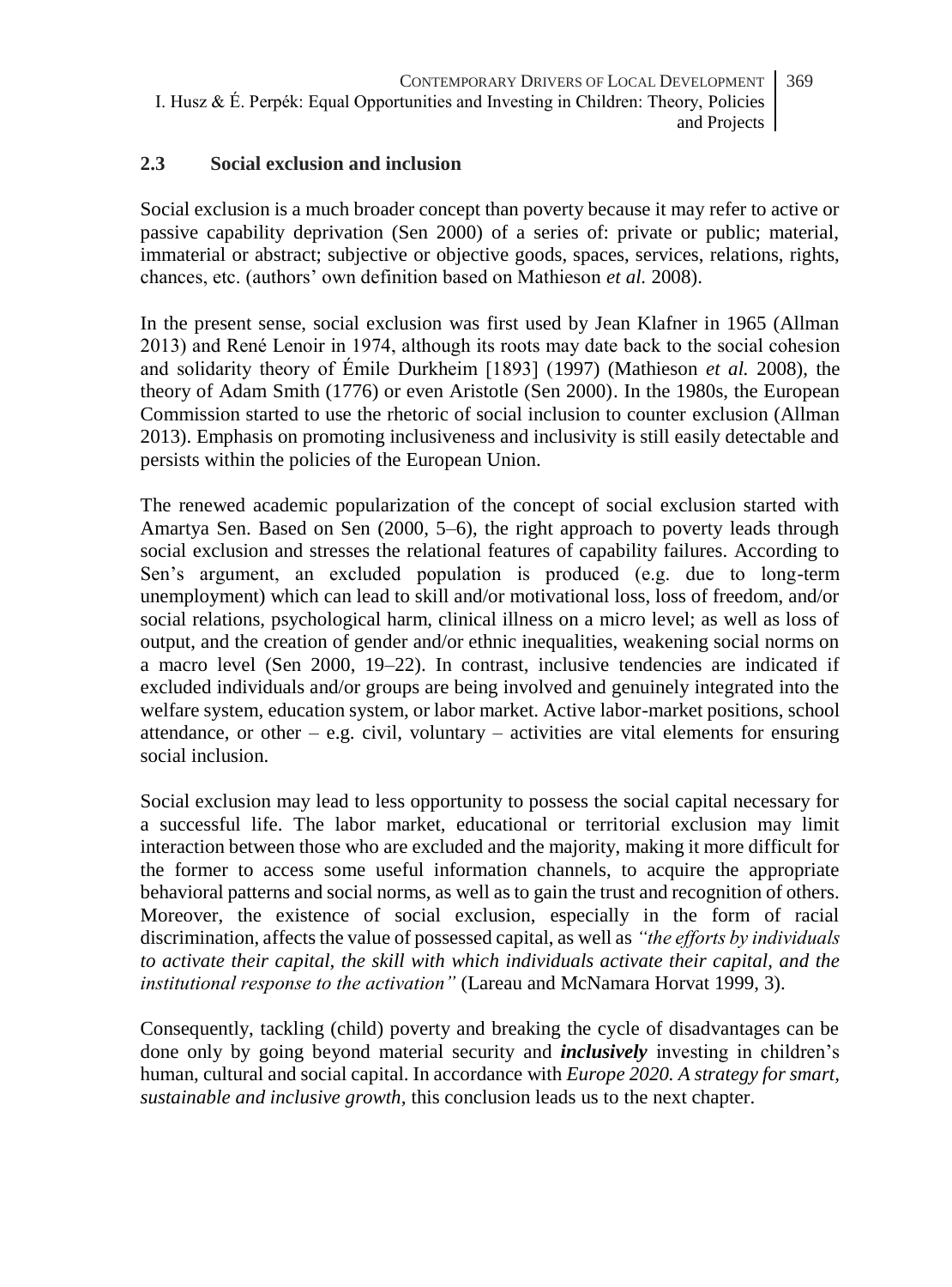#### **3 Respective international conventions, recommendations and policies**

Children's rights and their well-being have been the focus of international interest for many decades. Proclaiming that there is a particular need to strengthen care of the child, the League of Nations adopted the *Geneva Declaration of the Rights of the Child* in 1924, and the United Nations General Assembly extended it in 1959. After another thirty years, the next milestone was the United Nations *Convention on the Rights of the Child,* adopted in 1989.

In the European Union, as part of the Social Investment Package (2013), the *Recommendation for Investing in children – breaking the cycle of disadvantage* is a European Commission policy response to child poverty and exclusion, adopted on 20 February 2013. It advises member states to *"organize and implement policies to address child poverty and social exclusion, promoting children's well-being ...".* (Investing in Children 2013, 6). The Commission recommends that Member States develop integrated strategies based on three pillars; namely, access to adequate resources, access to affordable quality services, and the right of children to participate.<sup>6</sup> The main channels/measures for tackling the above-described aims are family support and benefits, quality childcare, and early childhood education. The Recommendation also highlights the issue of social inclusion: *"The most successful strategies in addressing child poverty have proved to be those underpinned by policies improving the well-being of all children, whilst giving careful consideration to children in particularly vulnerable situations … such as Roma children, some migrant or ethnic minority children, ... as well as children within households at particular risk of poverty, such as single parent or large families …"* (Investing in Children 2013, 5).

In order to guarantee the inclusion of children of ethnic minorities, especially Roma children, the European Council formulated 10 Common Basic Principles on Roma Inclusion<sup>7</sup> (Council Conclusions on Inclusion of the Roma 2009). From the point of view of the *Recommendation for Investing in children*, two of them are particularly relevant: Explicit but not exclusive targeting (Principle No 2) and Aiming for the mainstream (Principle No 4).<sup>8</sup> *Explicit but not exclusive targeting* defines *"Roma people as a target group but not to the exclusion of other people who share similar socio-economic circumstances". Aiming for the mainstream* means that the main goal of all Roma-related policies should be to integrate the Roma into mainstream society, while Roma integration should be mainstreamed into national policies instead of being handled as a separate issue.

To achieve their objectives, all related documents promote the mobilization of various financial and non-financial EU instruments – inter alia, the European Social Fund, which also finances the Hungarian Programs to Combat Child Poverty, among others.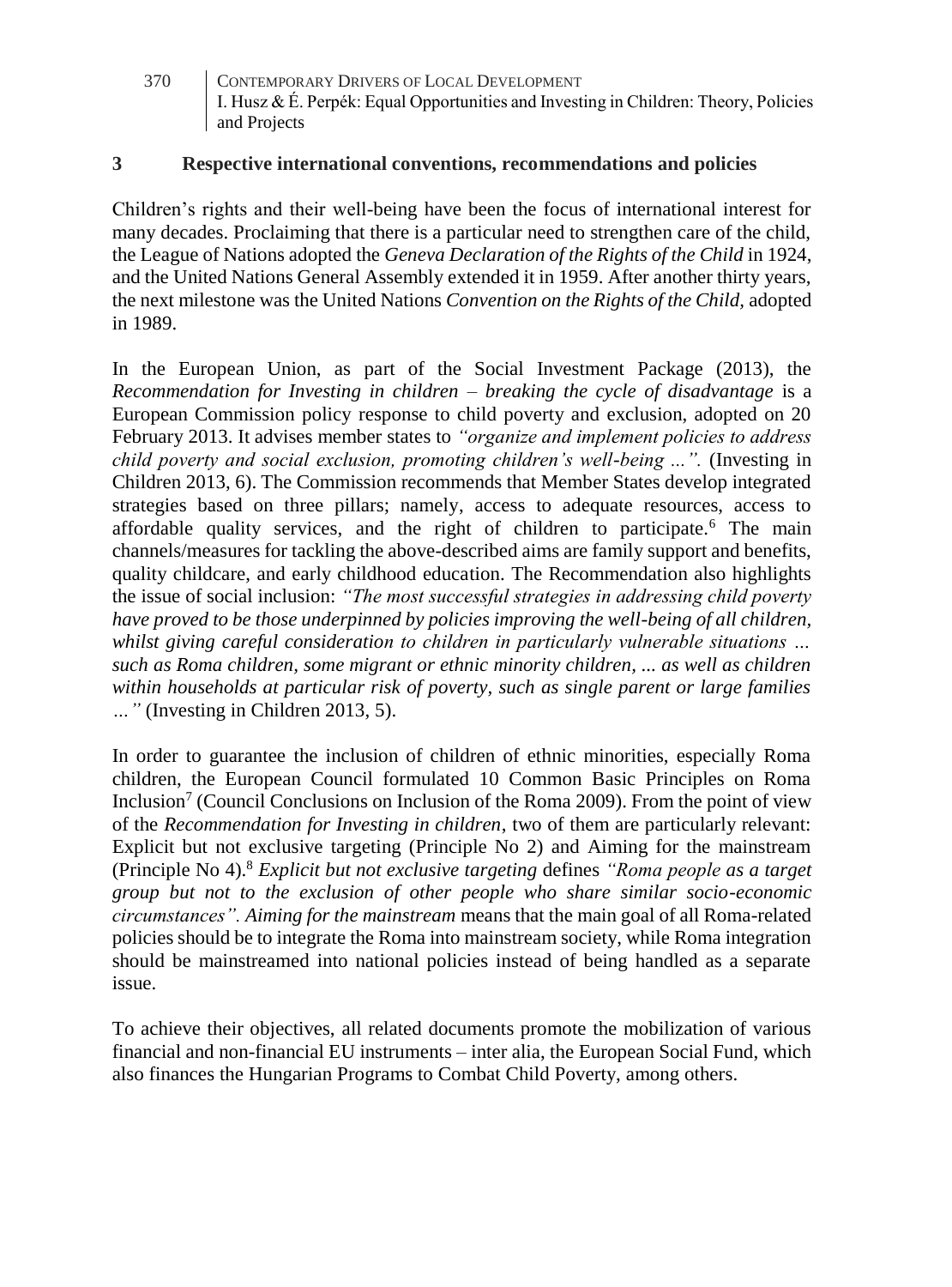#### **4 Hungarian national strategies aiming at reducing child poverty and their local implementations**

Twenty per cent of Hungarian children live in income poverty; this proportion is essentially the same as the average for the EU28 countries (21%). Considering other indicators, such as the labor-market position of parents and material deprivation, we observe that poverty or social exclusion affects 34% of children in Hungary compared to the EU average of 26% (Eurostat 2016).

In Hungary, child poverty is highly concentrated in the most deprived regions: in these areas not only is the number of people living in poverty higher, but the accumulation of disadvantages is also significantly greater than in other, better-off areas of the country. The proportion of students with multiple disadvantages<sup>9</sup> is 20% in the most deprived northern and north-eastern counties of Hungary, while less than 1% in the economically most developed areas, including the capital and Western Hungary (KSH STADAT 2016).

In 2007, realizing the need to reduce child poverty and promote equal opportunities for children, the Hungarian parliament unanimously approved the *National Strategy to Combat Child Poverty* ("Child Strategy") which determines the main areas where intervention is needed to improve the situation of children. The national strategy corresponds to international conventions and recommendations with special regard to the United Nations' *Convention on the Rights of the Child* (1989) and *Millennium Development Goals* (2000). The major development objectives identified in the Child Strategy were to improve the situation of families with children in terms of income, employment and housing conditions, and to improve the quality and availability of education, social and health services targeted at children. It also formulated several horizontal objectives, such as reducing the disadvantages of localities, improving the living conditions and alleviating the segregation of the Roma, strengthening children's rights, and promoting cooperation among sectors. In 2011, the Child Strategy, originally designed to last 25 years, was merged into the new National Social Inclusion Strategy<sup>10</sup> which integrates ideas aimed at reducing child poverty, Roma integration, and balancing regional disadvantages.

This change in addressing child poverty does not only mean that, in concordance with the growth strategy of the European Union, the latter document remains effective until 2020 (that is, for a maximum of 10 years). A certain shift of emphasis can also be detected in the targeting logic and means of intervention, such as decreasing the priority of maintaining the real terms of the financial support provided to families, awarding prevalence to the principle of *exclusively supporting the poor* instead the former principle of "expressed but not exclusive" support, as well as predominantly using a project-based intervention logic (see also Ferge 2014). The latter means that the strategy aims at creating solutions to specific problem areas by launching several short-term projects chiefly financed from EU structural funds.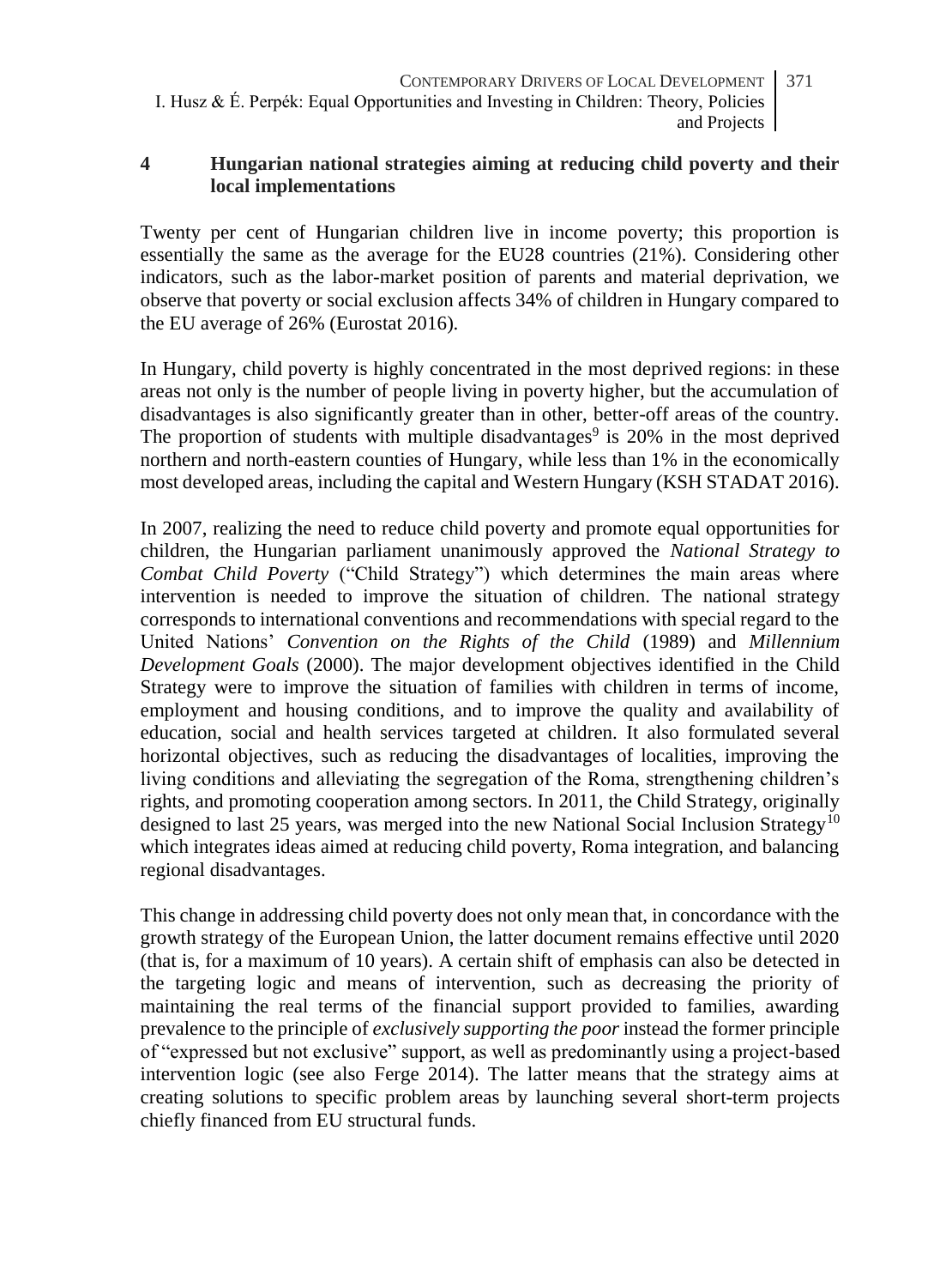The regional Program to Combat Child Poverty work in line with the Child Strategy to reduce inequality between territories. These projects are financed by the European Social Fund to increase the chances of deprived children in each of the regions. Within the framework of the program that ran from 2009 through 2015, a total of 23 of the most deprived sub-regions<sup>11</sup> were granted financial aid for the duration of 2–3-years, through three tenders, to enable them to elaborate and implement their own equal opportunities projects.

From a developmental point of view, the regions participating in the Programs to Combat Child Poverty have been and are facing very much the same problems: all have (child) poverty rates above the country average, a high unemployment rate, low incomes, and high indices of material deprivation. The education level of the adult population is lower than the country average, just like children's school performance. Most of the 23 subregions are located far from the capital, in the periphery of the country (see Appendix), where even the county centers are only accessible with difficulty from the settlements. Several regions are constituted by small villages of fewer than 500 inhabitants, with a settlement structure characterized by a lack of cities, $12$  which makes access to educational, health-care and social services very uneven. In most cases, nursery, family day-care, secondary school, outpatient specialty care, and pharmacies can be found only in the settlements which function as sub-regional centers. There are far fewer professionals than needed: there is a shortage of special needs teachers, developmental teachers, speech therapists, child psychologists, physiotherapists; several localities lack pediatricians, and children's specialists are often unavailable even at the regional level. The best established networks are those of health visitors, family support services, and child welfare services; however, their activity is often limited to the provision of a minimum level of services due to the lack of capacity.

Due to the outward migration experienced in these regions in the last decades, many of the settlements have been ageing and depopulating. Some of the empty houses have been bought by poor, mostly Roma families who were attracted to these localities by low real estate prices. This population swap has led to a further decrease in real estate value, triggering a process of ghettoization, in many places by now irreversible. Social (and ethnic) segregation has been increasing not only in villages but also in the cities that function as regional centers. These typically peripheral neighborhoods have even worse access to quality human services. In these areas many families face multiple educational, social, housing and health problems, but the availability of precisely those services which would be extremely important to them is lacking.

To address these issues and insufficiencies, the Program to Combat Child Poverty has defined the objective of improving the availability of services for families with children to reduce overload and to enhance the performance of basic service providers, as well as to strengthen the cooperation between them. By specifically targeting the most deprived regions, this plan can contribute to the national Child Strategy primarily by decreasing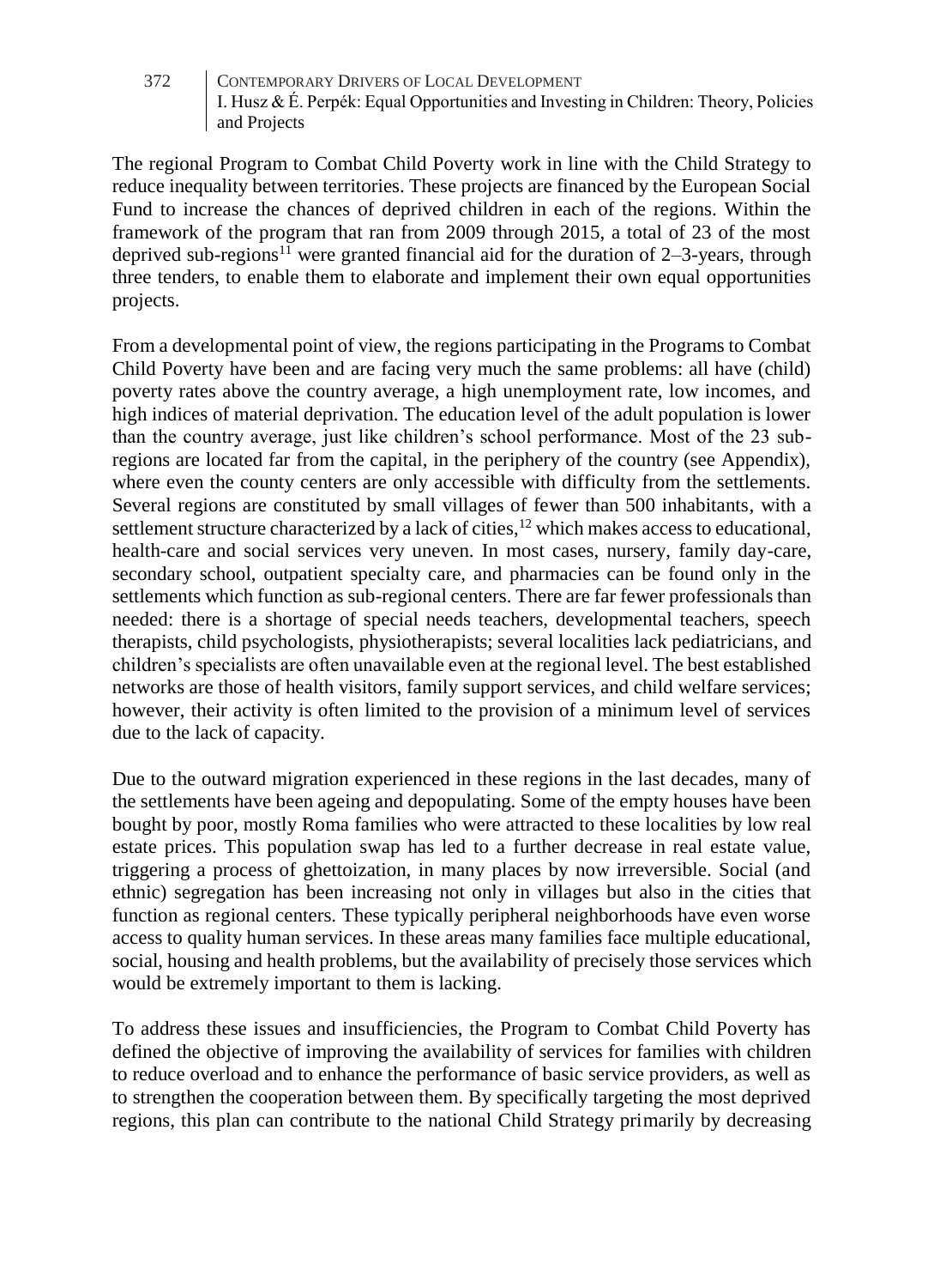territorial inequality, by developing major social support systems (public education, health-care and social services) locally, and by improving inter-professional collaboration.

Tenders for the implementation of regional Program to Combat Child Poverty were designed as follows: initially, five, later another six, and finally fifteen more sub-regions<sup>13</sup> were invited to apply. As we have already mentioned in relation to the national strategies, the political environment of the program against child poverty had changed in the meantime, as is also reflected in the differences in the invitations to tender. In the first tender, the target group of the program included children and their families living in each region, with priority given to those with social disadvantages and the Roma. In the third call, the definition of the target group already specified disadvantages, including Roma ethnicity, that determined the direction of the eligible interventions. Compulsory activities were increasingly focused on the most deprived children, with the well-known over-representation of the Roma, and the call for tenders directly referred to the concept of ethnic (Roma) ghettos where program activities were compulsorily assigned. This means that, in spite of the program being originally defined as "color-blind," (free from any direct ethnic targeting), this principle eventually lost its validity.

Below, we will evaluate the programs of two anonymous but real sub-regions: Sub-region "S" and Sub-region "E". From the regional programs described below, the project for Sub-region "S" was awarded in the first call in 2010, while that of Sub-region "E" in the third call in 2012. This enables us to take a closer look at the impact the two different approaches had on Roma integration. We will examine to what extent each program managed to reach children with multiple disadvantages, and particularly the Roma among them, and whether the children were involved in segregated or integrated ways.

### **5 Data source and methodology**

The complex regional programs were accompanied by a mentorship program that provided professional-methodological support for the regional implementers. The authors of this study worked in these mentorship programs doing documentary and empirical research, and preparing situation analyses and evaluations with regard to the progress and success of the regional projects. Our study was based on the following information sources:

- Invitations for tenders as frameworks for the local Programs to Combat Child Poverty, declared objectives, and the set of applicable resources.
- **•** Regional analyses made by the mentorship program and disseminated in the publication *Sub-regional Mirror (Kistérségi tükör)*, explicating the situation, needs and demands of local institutions. These documents formed compulsory parts of the regional tenders, and helped with project planning.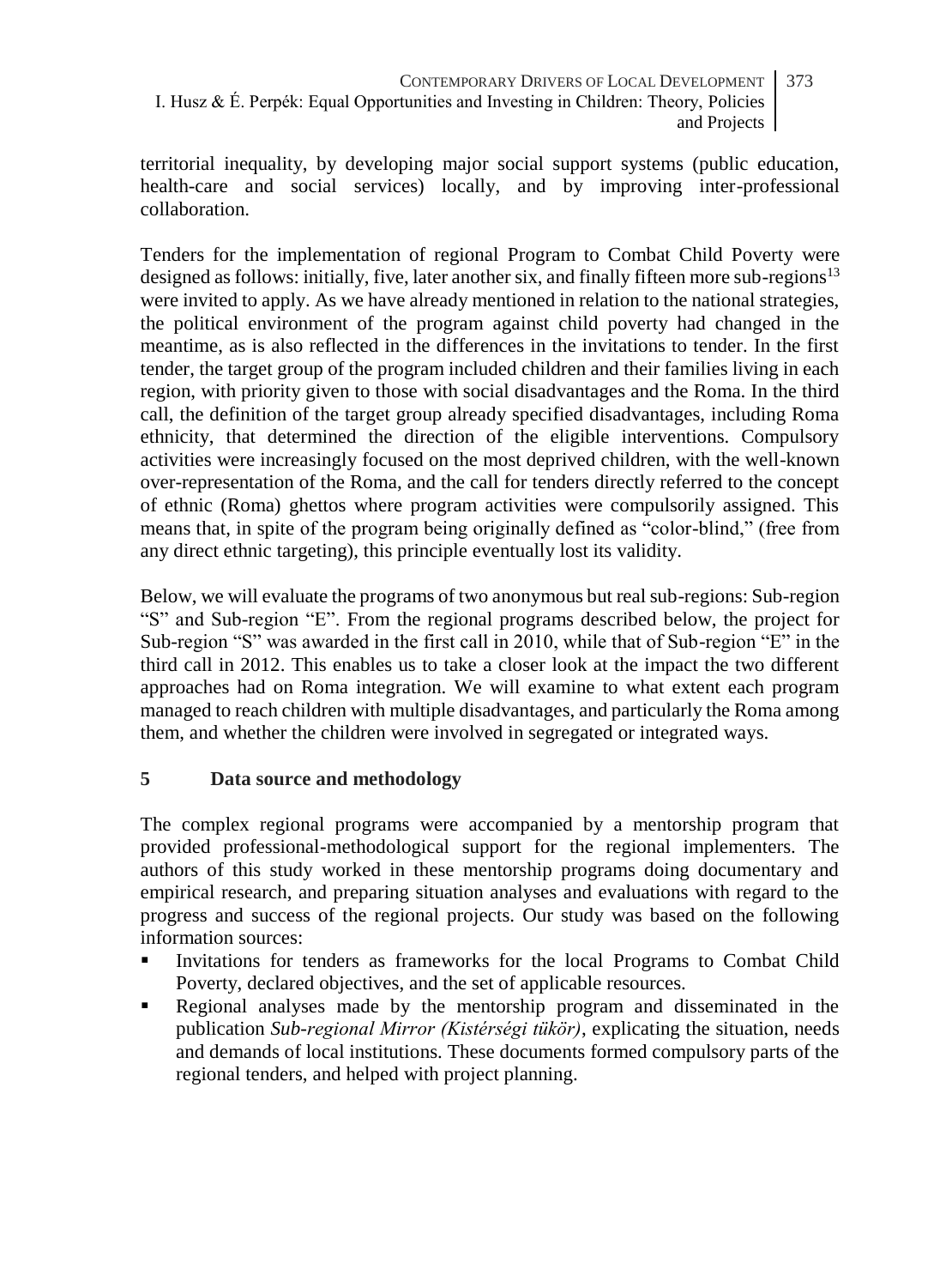- 374 CONTEMPORARY DRIVERS OF LOCAL DEVELOPMENT I. Husz & É. Perpék: Equal Opportunities and Investing in Children: Theory, Policies and Projects
- At least one survey ("Needs assessment") was conducted in each region to assess the situation, needs and demands of families with children. The results were published in studies; here we only use the data needed for the description of the regions.
- Each local project was submitted to a mid-term and final evaluation ("evaluations") based on two main data sources: processed interviews with local stakeholders on the one hand, and information collected from beneficiaries of the services launched during the projects on the other. These evaluations were primarily intended to assist with project implementation in each region, occasionally relying on non-public information – therefore the evaluations themselves are not public either. However, an extensive summary of the evaluations in Hungarian (Husz 2016) as well as an excerpt about the experiences of the program in English are available to the public (Bauer *et al.* 2015).

For the purposes of this paper we used the above-described documents to gather information about the two selected regions and performed a secondary analysis of the evaluations.

#### **6 Case studies**

#### **6.1 The program in Sub-region "S"**

Sub-region "S" is typically composed of small villages: 20 of its 27 settlements have fewer than 500 inhabitants, and the centers are small towns with populations hardly exceeding 3000. The economy is predominantly based on forestry and agriculture, and additionally some smaller industrial plants and public institutions offer local employment options. In the past, a significant part of the population used to commute daily to the nearby mines and heavy industry plants, which however were closed one after the other upon the political transition of 1989. As evidence of this prolonged employment crisis, the census of 2011 – coinciding in time with the launch of the program – registered an employment rate of as little as 52% among people aged 18 to 59, which was significantly below the national average of 66% (KSH TEIR 2019). Low employment rates in the region led in turn to a significant rise in child poverty rates: 43% of the children living in this region had became poor due to low income, compared to the national average of 26% (MTA TK 2011 and 2013). Only 10 settlements had kindergartens, with two-thirds of children from disadvantaged families; the share of children with multiple disadvantages was 37%, even exceeding 50% in four settlements. Deprived children were represented in high proportion in the five primary schools of the region as well. Pupils of the regional schools regularly performed under the country average on national competency assessments, with absences above average, and schools awarding baccalaureates in lower numbers. According to the estimates of the *Sub-regional Mirror*, 40% of families with children were Roma.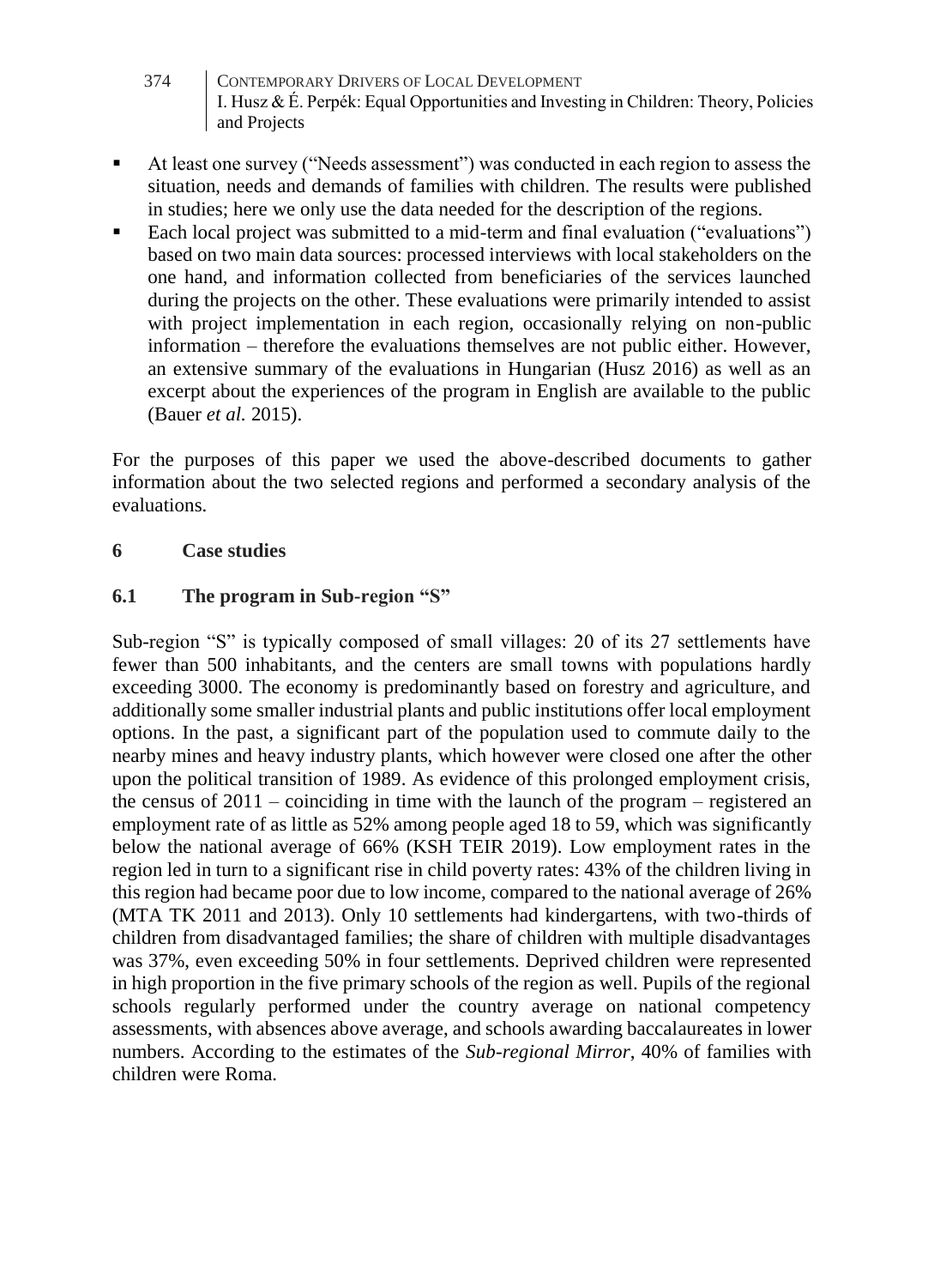As a first step of the program planning which started in 2009, team members of the mentorship program contacted the sub-regional association with the intention of introducing the Program to Combat Child Poverty. The tender size (600 million HUF, cca. two million EUR) was so significant that the region decided to apply. The former tried to involve as many participants as possible: management travelled among settlements in the first place, gathering ideas and suggestions from local mayors, public institutions, civil society organizations, and entrepreneurs. Only the Roma population was not involved. Members of the project team reported that they had encountered difficulty in the past trying to find common ground with the leaders of the local Roma minority self-governments.<sup>14</sup>

After the start of the mentorship program, the implementing team compiled a local periodical called the *Sub-regional Mirror* and published findings that helped to harmonize the demands of the settlements with real needs. The outlined program elements were later presented at community forums. The first sessions of this iterative consultation were not free from conflict. The reason was that financial demands far exceeded the available funds and, contrary to mayors' intentions, only a relatively small portion was available for spending on infrastructural development<sup>15</sup> (for example, on the renovation of buildings). At last, a compromise acceptable to all local governments was reached by introducing additional feasible program elements into as many settlements as possible.

The project basically focused on compensating for the deficiencies of mainstream institutions; that is, offering services to children in need; services that either did not exist or had limited capacity in the region. To achieve this, project members hired a psychologist, a speech therapist, a health educator, and five developmental teachers<sup>16</sup> who taught in several schools, alternating on a daily basis. By bringing these services to schools, eventually all of them, professionals were able to take care of all the children in the region, including the most deprived Roma kids. Furthermore, each school hired a mentor teacher who was responsible for reducing the school drop-out rate of disadvantaged children. In addition to providing extra tuition and preparing 13–14-yearold children for secondary school, they undertook social work at school: maintaining close relationships with parents, trying to reduce the amount of absences, solving all sorts of other problems, and helping children progress in many other ways throughout their studies until the end of their secondary education. Moreover, three extra family assistants were hired by the project who, joining existing ones, contributed to the better care of disadvantaged families.

Capacity was lacking not only in terms of human resources but also in the limited recreational opportunities that children in this region could enjoy due to the lack of adequate financial resources. Therefore, the program also included the organization of extracurricular and summer activities that schools could not otherwise afford in order to help children often living in an under-stimulating environment to broaden their horizon.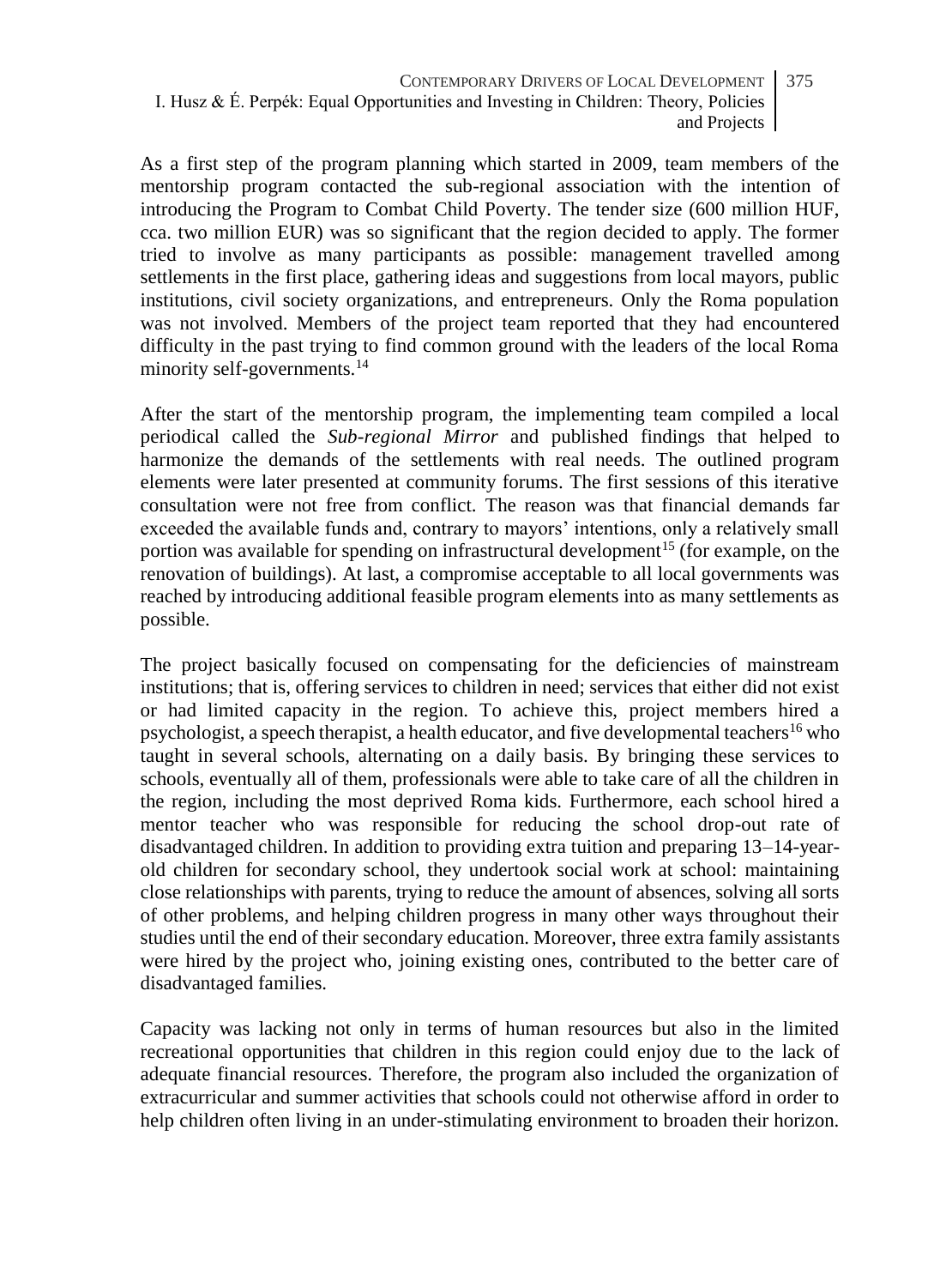This was particularly important for the most deprived children who, due to the limited financial resources of their families, often had not even crossed the borders of their villages. Activities included (free) extracurricular events such as workshops, skillsdevelopment activities,<sup>17</sup> sports events, as well as excursions, and summer camps. In the latter, special attention was paid to involving children from the worst backgrounds, while others living in better conditions were also invited.

Another element of the concept was improving the service quality of mainstream institutions. It appeared to be necessary to facilitate communication between families with children and local institutions, thereby helping to build partnerships. To achieve this, parents' clubs were created in kindergartens to develop parental competencies on the one hand, and to strengthen the relationship between families and kindergartens on the other. Occasionally, pediatricians and health visitors were also invited, which not only improved the accessibility of health care services but at these informal meetings brought parents and professionals closer to each other. Such events were very useful for Roma families who, usually having lower levels of trust in public institutions, considered professionals to be authorities rather than partners. Furthermore, several events took place to raise awareness of professionals in relation to the Roma, such as awareness-raising training for health visitors, and study journeys for teachers to schools which had succeeded in facilitating the integrated education of Roma pupils.

A new institution – namely, a community center<sup>18</sup> – was established only in one settlement: in the most disadvantaged village in the region, almost entirely populated by extremely poor Roma families. This center offered concentrated services for children: not only were learning support, community development activities and excursions organized, but internet use and comfort services (washing and bathing) were also provided. Partnering with the public institutions, the center offered adults a place and opportunity to contact family support services once a week on the spot.

As a whole, the program reached a significant proportion of children in the area by filling gaps in services one way or another. The territorial targeting approach proved to be correct: by implementing a large part of all activities in kindergartens and schools, it was easier to involve the child population of the sub-region. Not only were the most disadvantaged, including Roma families, reached, but children from most different backgrounds were actively involved in all activities. The program strengthened trust between families and local professionals, and thereby mutually sensitized them to understanding each other's points of view and facilitated integration. Moreover, since individual program elements were linked to mainstream institutions, the approach contributed to their development instead of creating parallel project institutions.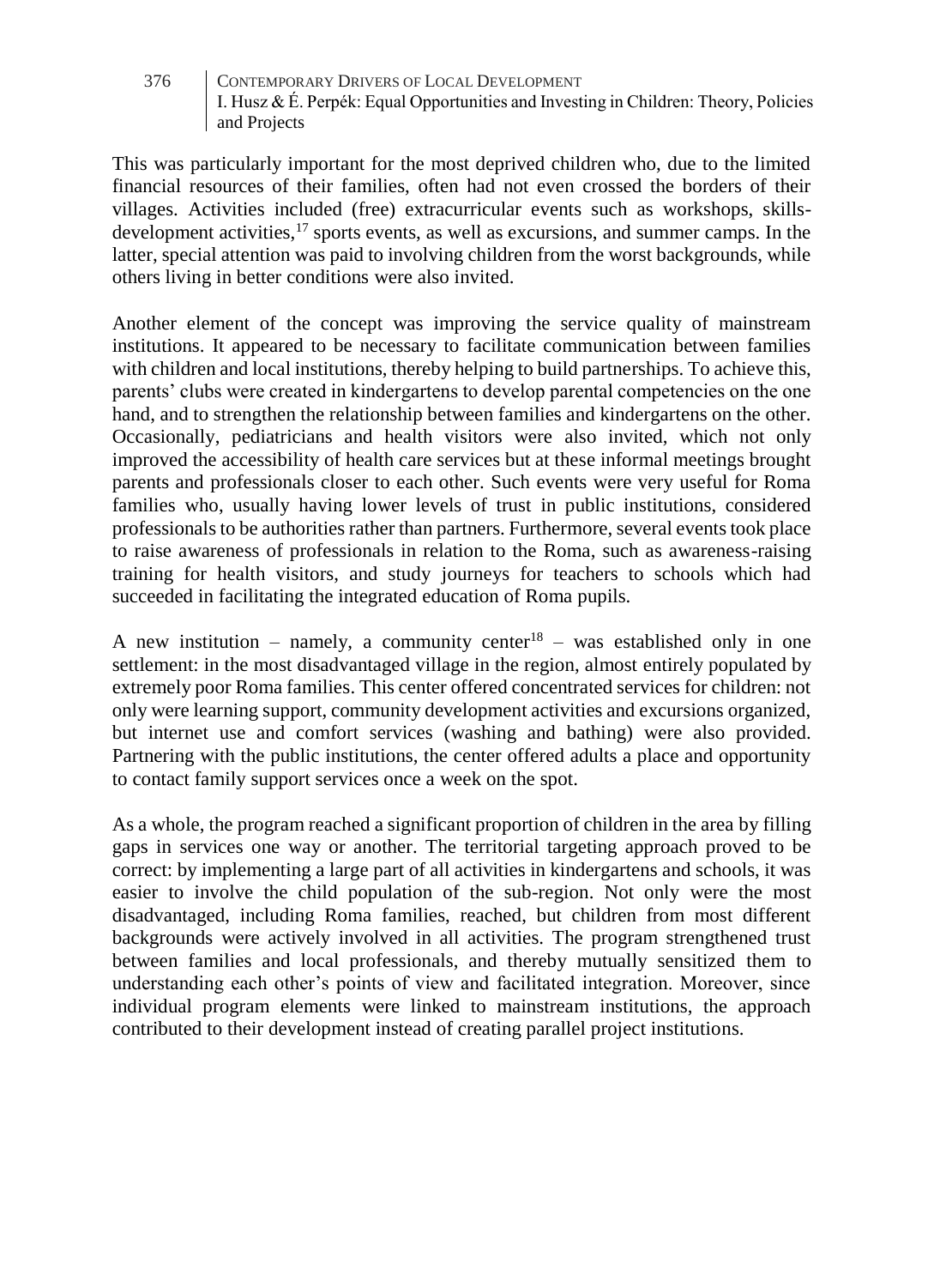#### **6.2 The program in Sub-region "E"**

The structure of Sub-region "E" is likewise characterized by small villages: the majority of its 36 settlements have less than 500 inhabitants, only one of them being a city. Similarly to Sub-region "S," since long before the political transition this predominantly agricultural area had been unable to provide a fair standard of living for its population. Therefore, a significant part of the population was forced to commute on a daily basis to nearby industrial centers or mines. During the deep post-transition recession, not only did these workplaces drastically decrease in number, but so did local employment options, leading to the outward migration of younger and more skilled people. This region has never been able to emerge from this crisis of the labor market: according to the last census, only 45% of the population aged 18 to 59 were employed (KSH TEIR 2019). There were kindergartens in 17 settlements, and schools in 14 – though some schools provide education for the first four years only. Most of the settlements were ethnically segregated, which was also reflected in the social composition of the children attending the public education institutions: in ten schools, the proportion of children with multiple disadvantages was over 50%. Segregation could be detected within the city as well, both spatially (Roma neighborhoods) and on a school-by-school basis (*Sub-regional Mirror*).

As early as in the planning phase of the project, which started in 2011, the management tried to provide incentives for the local governments of all settlements with a significant child population to join the program. Due to the large number of settlements, the subregion was divided into four territorial units, and the services were focused on the centers of these. Each intervention area was assigned a planning team that was responsible for contacting mayors and local institutions, surveying needs, gathering demands, and planning specific services as much as financial resources permitted. Members of the mentorship program played an active initiating role in the work of the teams as well as in negotiations with the local governments from the very beginning. It became clear very soon that although the sum of approximately 600 million HUF (cca. two million EUR) offered by the tender for a two-year term was fairly generous compared to the budgets of earlier human development interventions in the region, the settlements turned out to have even greater demands. As a result, planning was not free from conflict, just like in the other regions covered by the Program to Combat Child Poverty.

These conflicting interests were treated by the management in many different ways. First, managers could take advantage of professional relationships they had established in several settlements in the past. Second, while negotiating the distribution of services across settlements with mayors, they could often refer to the Sub-regional Mirror (Gyerekszegénység Elleni Programiroda 2009; Magyar Máltai Szeretetszolgálat 2012) as an objective, factual document, with conclusions usable as a basis for planning. Third, while assigning the available resources, project managers wanted to benefit as many settlements as possible, in the case of the poorest settlements establishing or upgrading a community center, creating a Sure Start children's house,<sup>19</sup> or some other community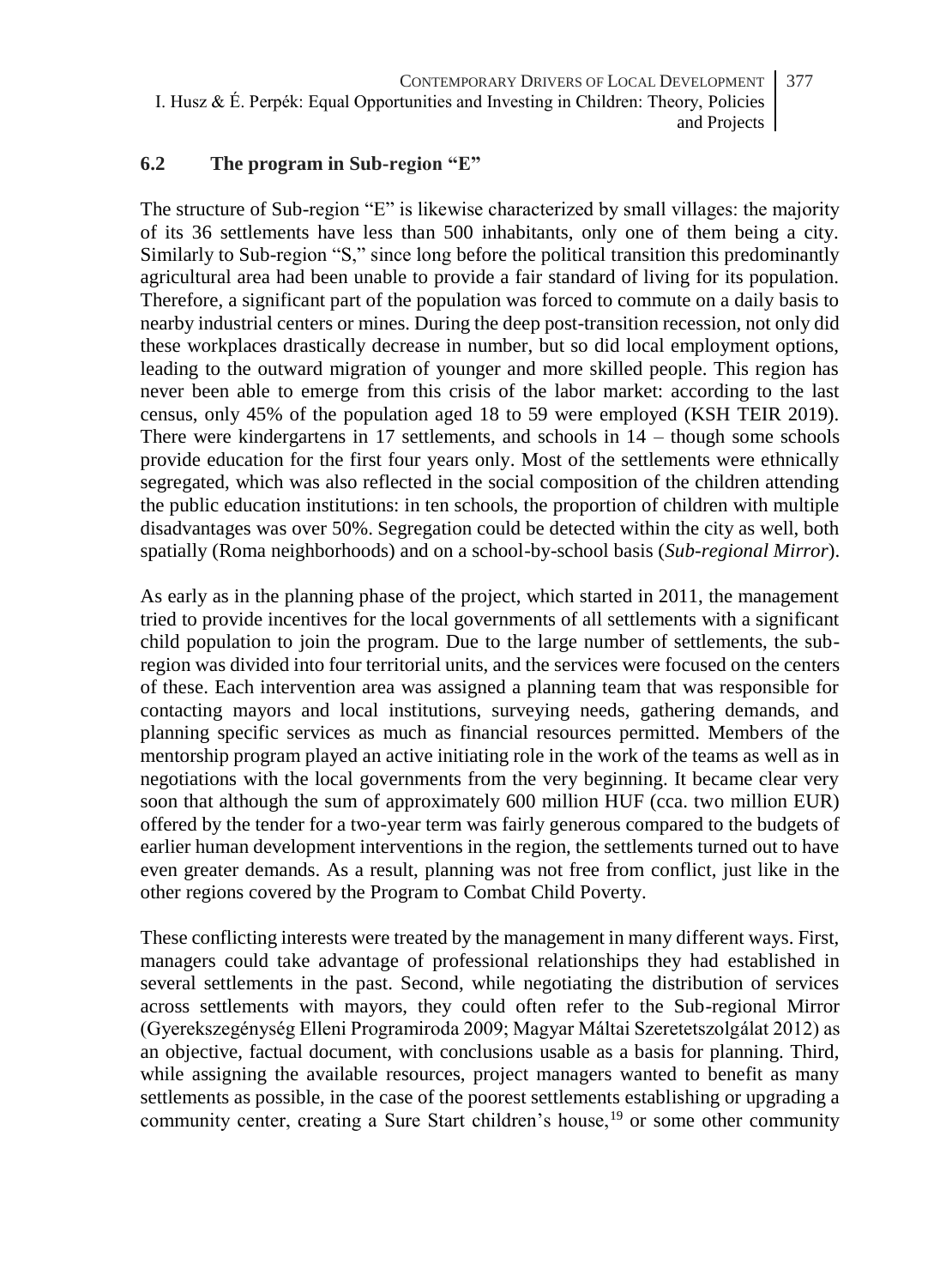space, and in the case of the less poor settlements establishing or upgrading at least one playground. However, since the sum available for the project was limited by the tender, some settlements that could not be benefited by such institutional development measures were compensated by receiving access to health screening tests and sporting events. Negotiations failed only in the case of a single settlement. The mayor of the central locality of the most disadvantaged sub-region left the program – which was already at the planning stage – because he considered the funding allocated to his area to be too little. Therefore, this territorial unit was awarded fewer services than the weight of problems would have justified.

For the smallest children and their parents, Sure Start houses were established in five locations. Settlements with a large number of needy Roma families were selected. One house was opened in the town center of the sub-regional centre, easily accessible to families with small children, another in the Roma neighborhood of the city, and an additional three in segregated or segregating settlements where the proportion of children with multiple disadvantages (mostly Roma) was high. That is, the houses were basically located close to the most deprived families. As a consequence, they ended up receiving Roma families only, even if originally intended by professionals to be mainstream institutions where children from diverse social backgrounds could be educated in an integrated environment. The location of the two in-town houses further strengthened segregation, which eventually also occurred even in the town-centre house. Although the overall social composition of families in the latter was rather heterogeneous, Roma and non-Roma parents refused to mingle with each other. In order to maintain the level of attendance, the manager of the house decided to create a split schedule to determine who and which session members could attend daily. However successful this method was in increasing attendance levels (an important factor in meeting the criteria for the indicators of the tender), the result was a special form of segregated environment.<sup>20</sup>

Besides Sure Start children's houses, the most resource-demanding and thus most highlighted elements of the program were the community centers and their activities. According to the invitation to tender, at least one community center with complex services was obligatory in all of the segregates or settlements undergoing a process of ghettoization (with a significant Roma population). In region "E" seven community centers were established: one in the already mentioned in-town Roma neighborhood near the Sure Start children's house, three in some ghetto villages in very bad conditions, and another three in other settlements with ethnic segregates.

Attendance rates, and thus the success of the centers depended not only on their physical characteristics (location and layout) but also on the professional and personal qualities of the team members, as well as on their visibility and acceptance. In most places, it was difficult to address people initially, especially when news of the comfort services<sup>21</sup> (bathing and washing facilities) that were provided got around. A feeling of shame kept even those who lacked piped water at home and who could have occasionally befitted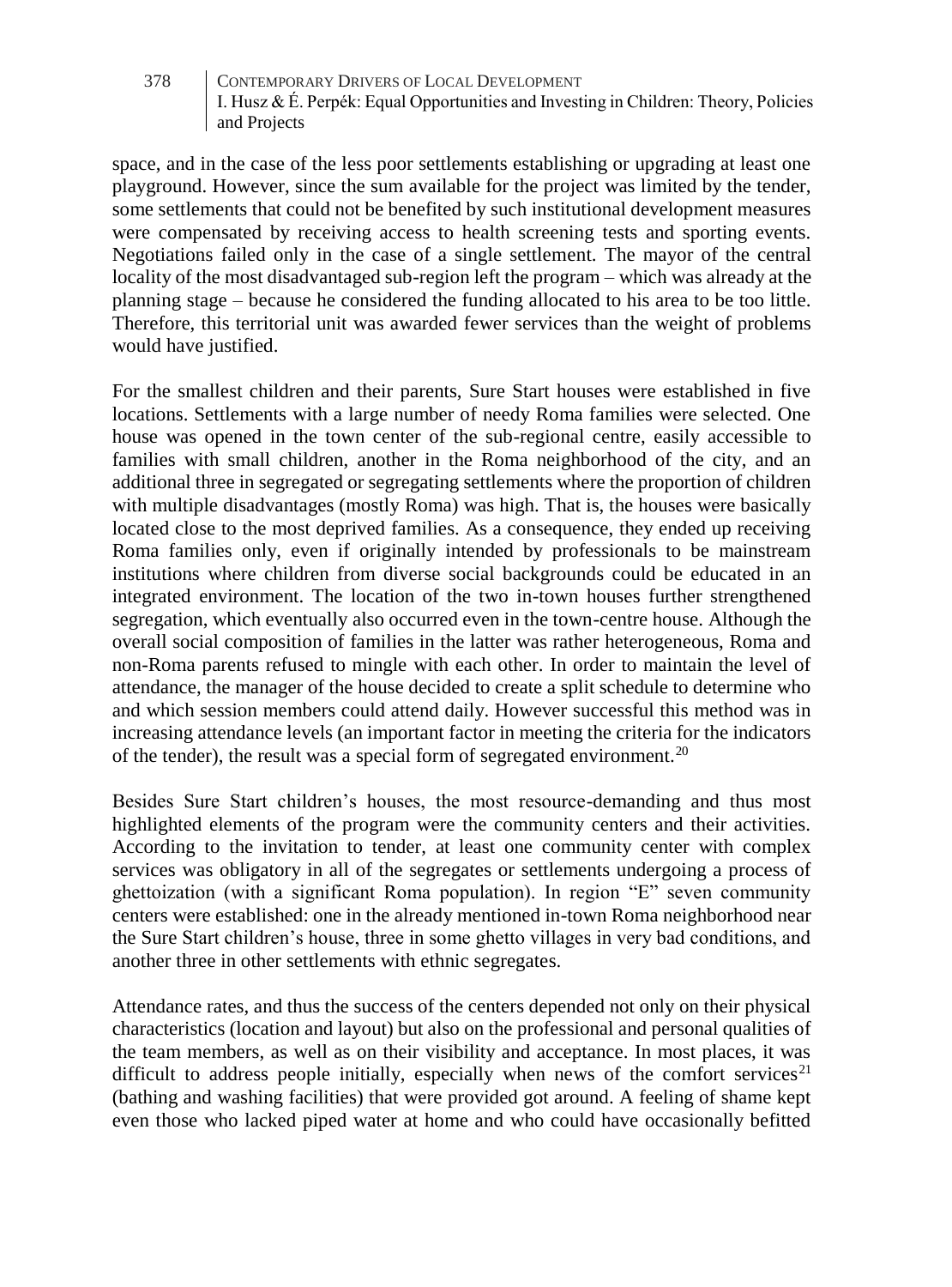from these facilities away from the centers.<sup>22</sup> In general, stable groups of users were established when team members maintained good personal relationships with the families outside of the centers as well.

Well-functioning community centers offered a wide range of services: after-school workshops for children, excursions, internet access, nursery consultation, healthscreening tests, a wide range of programs for every generation (for example, a cooking club, and a club for teens). In summary, most centers managed to reach quite a number of families, including the poorest ones in first place. However, their integrated operation could only be achieved in a few places: such attempts as a rule were rejected both by the local middle class and by the poor non-Roma.

To cope with insufficient personnel capacity, the program in Sub-region "E" hired several human service professionals (e.g. a speech therapist, psychologist and a developmental teacher). However, since there were not enough resources to allocate professionals to each and every school, professionals performed their activities in the community centers. In this way, their services were brought closer to most deprived families (at least in the settlements with a community center), although other families had no access to the former. The hiring activity of the project occasionally had consequences that opposed the original goals, since some of the staff of the project (e.g. those working in community centers) were attracted by the program away from the local family support services, worsening the shortage of professionals in basic services. These professionals continued to perform certain family support tasks (for example, helping locals handle official matters), but as employees of a community center they were no longer authorized to officially act as civil servants in necessary cases.

Similarly to as in Sub-region "S," the Sub-region "E" program also facilitated a wide range of educational activities in already existing institutions on behalf of children of preschool and school age. In all kindergartens in the region, activities were organized to strengthen parent-child relationships. In the schools, the deficiencies of students of vulnerable families were remedied by launching classes to promote financial competence and by organizing excursions, sports events, and camps. Furthermore, in the schools of the four most disadvantaged settlements, mostly populated by Roma, preventive classes were held to reduce early school leaving, deviant behavior, and early pregnancy. Taking place in institutions of public education, these events effectively reached children in need, regardless of their social background. The program made vigorous efforts to create access for the poorest families to the summer camps, but success was only partial. One of the difficulties was that not all parents allowed their children to go to the camps.<sup>23</sup> Another problem was that, as an incentive to learn, organizers sometimes required children to get good marks in school as a condition of participation. However, this requirement had an effect contrary to the objectives of the program because it reduced the access of those children to the camps who lived in extreme poverty and were unsuccessful in their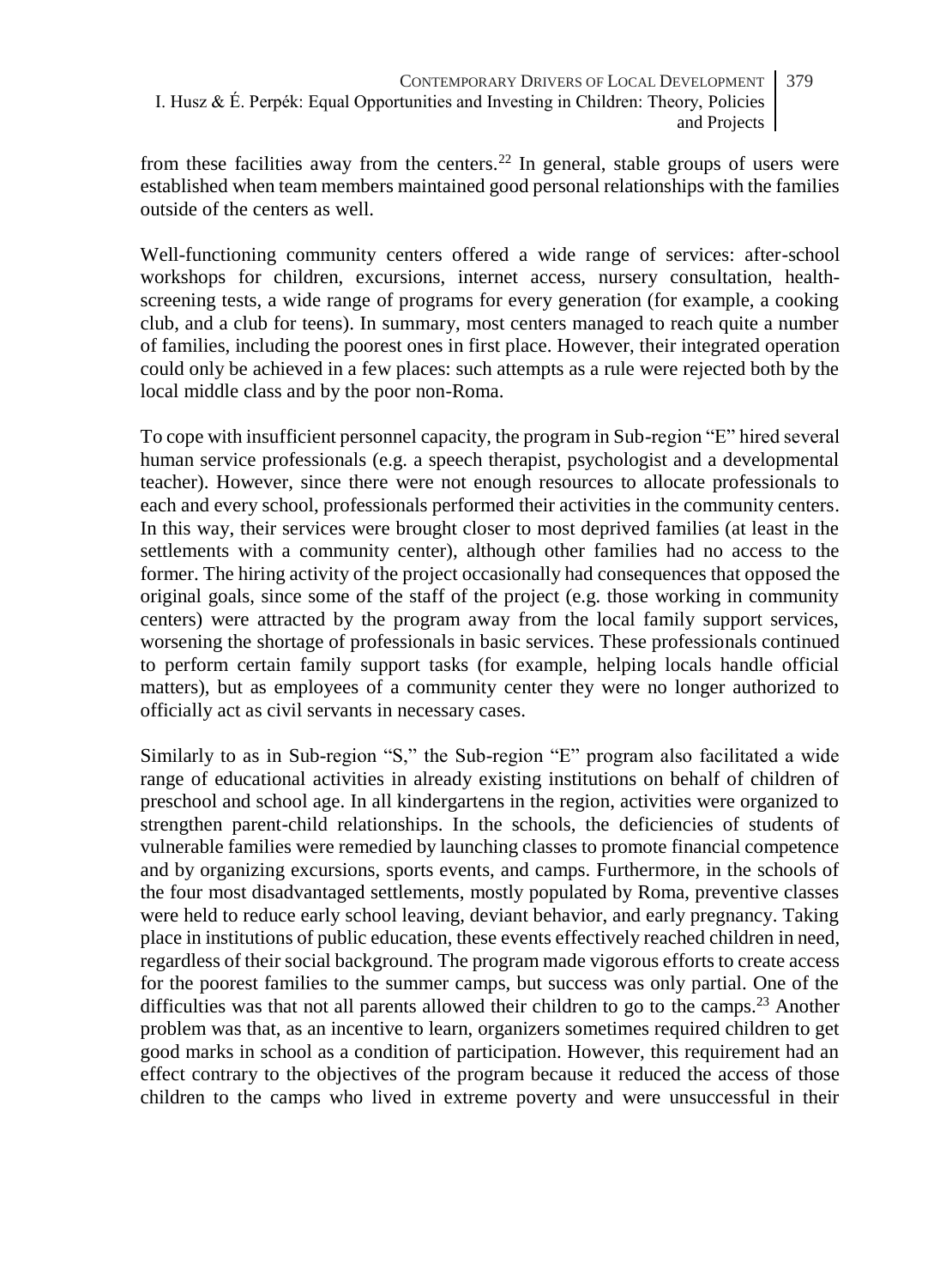studies, in spite of the fact that it was exactly these students who were in greatest need of such programs.

In general terms, the program in Sub-region "E" can also be considered successful at reaching the most deprived, including the Roma population, thanks to accurate territorial targeting, and to the concentration of resources in the settlements where a lot of Roma families live in deep poverty. However, the program focused on providing special services to the Roma instead of strengthening and improving the quality of mainstream institutions, and this prevented the principle of integration from being properly realized. Although the program was not able to significantly improve the situation of people living in deep poverty, and did not solve the problem of the segregation of the Roma, it contributed to making life more comfortable for them. The program was not able to raise awareness of the necessity of social and ethnic integration; among other goals the program was also not able to improve communication between parents and professionals. The program improved the quality and widened the portfolio of social and educational services in the sub-region, with special respect to summer camps, to consultations with psychologists at the community center, and to the activities of children with the developmental teacher. However, the program in many cases failed to attract many of the vulnerable families for whom these activities were implemented in the first place. This failure also frustrated the professionals who were involved.

### **6.3 Comparison**

Case selection is essential in comparative research. To ensure comparability, we picked two sub-regions which are similar in certain regards. As both sub-regions are parts of the Program to Combat Child Poverty, they are underdeveloped. Both of them faced and still face similar economic and social problems, are located in a peripheral area of Hungary, and have a similar settlement structure. At the same time, our two selected sub-regions show several differences in terms of their geographic position (see Appendix), program planning, implementation period, and accomplishments. The similarities and differences are summarized in Table 1.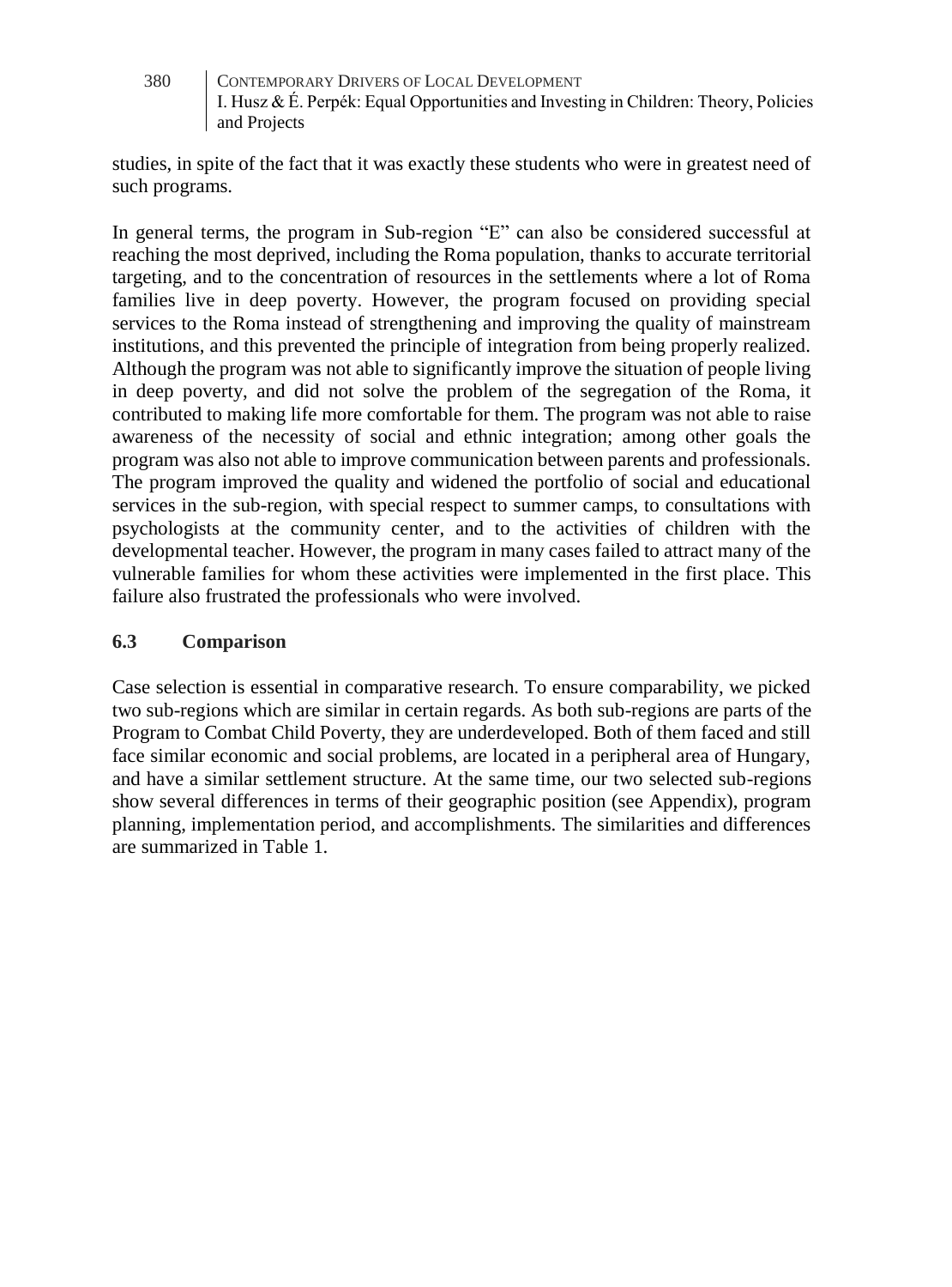|                                                                                                | Sub-region "S"                                                                                                                                                                                                                         | Sub-region "E"                                                                                                                                            |
|------------------------------------------------------------------------------------------------|----------------------------------------------------------------------------------------------------------------------------------------------------------------------------------------------------------------------------------------|-----------------------------------------------------------------------------------------------------------------------------------------------------------|
| <b>Basic</b><br>characteristics of<br>the sub-region                                           | Small rural villages, mainly < 500 inhabitants, high unemployment, high<br>rate of multiply deprived children, socially and ethnically segregated<br>villages, lack of quality services.                                               |                                                                                                                                                           |
| <b>Planning of the</b><br>local Program to<br><b>Combat Child</b><br><b>Poverty</b>            | Evidence-based;<br>community planning, involving<br>mayors, public institutions,<br>NGOs, entrepreneurs,<br>inhabitants; involvement of<br>Roma representatives lacking.                                                               | Evidence-based;<br>partly community planning, involving<br>mayors, public institutions; involvement<br>of Roma representatives lacking.                   |
| <b>Implementation of the program</b>                                                           |                                                                                                                                                                                                                                        |                                                                                                                                                           |
| Main focus and<br>instruments                                                                  | Mainly: improving existing local<br>institutions: supplementing<br>lacking human resources,<br>expanding on their activities;<br>quality improvements.                                                                                 | Mainly: establishing new local<br>institutions for the poorest (7 community<br>houses, 5 Sure Start houses/services).<br>Partly: improving existing local |
|                                                                                                | Furthermore: establishing a new<br>local institution (a community<br>house) in a segregated village.                                                                                                                                   | institutions: supplementing lacking<br>human resources, expanding their<br>activities.                                                                    |
| <b>Involvement of</b><br>settlements                                                           | Every settlement of the sub-<br>region involved, through existing<br>(mainstream) institutions,<br>especially schools and<br>kindergartens.                                                                                            | Most settlements of the sub-region<br>involved, with special focus on<br>segregated villages. Involvement mainly<br>through the new institutions.         |
| <b>Involvement of</b><br>the main target<br>group:<br>disadvantaged<br>and/or Roma<br>children | Good level of involvement,<br>predominantly in schools and<br>preschools.                                                                                                                                                              | Partial level of involvement in certain<br>schools and preschools and in the close<br>vicinity of Sure Start and community<br>houses.                     |
| Main areas of<br>development                                                                   | Human and cultural capital<br>(skills development,<br>extracurricular activities.<br>programs in school holidays).<br>Social capital and social<br>integration (improving<br>relationships between poor<br>families and institutions). | Human and cultural capital (skills<br>development, extracurricular activities,<br>programs in school holidays).                                           |

**Table 1:** Comparison of Programs to Combat Child Poverty of two sub-regions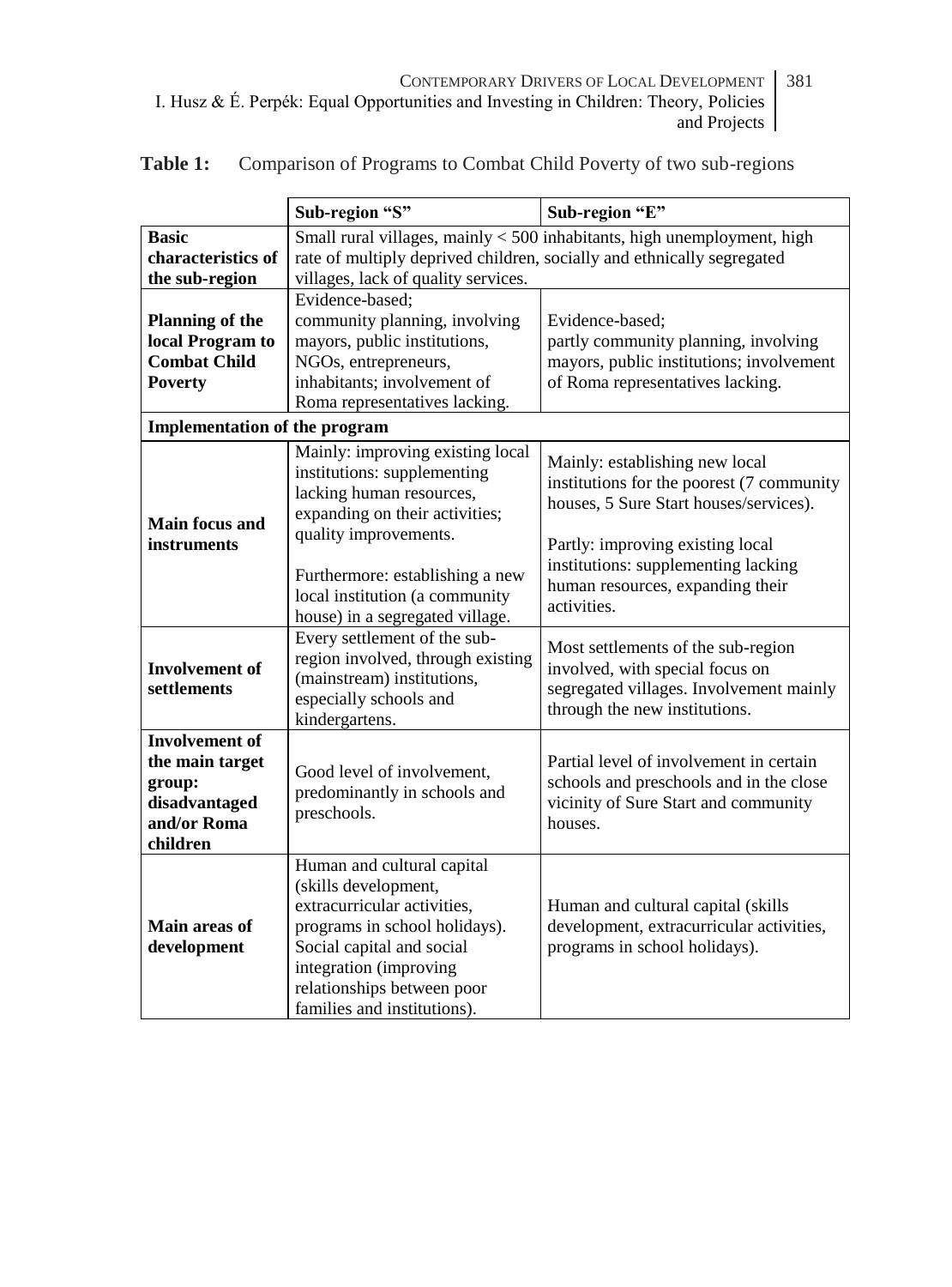| 382 | CONTEMPORARY DRIVERS OF LOCAL DEVELOPMENT                                            |
|-----|--------------------------------------------------------------------------------------|
|     | I. Husz & É. Perpék: Equal Opportunities and Investing in Children: Theory, Policies |
|     | and Projects                                                                         |

| <b>Features of</b><br>integration/inclu<br>sion | Good level of integration.<br>Children with different<br>socioeconomic status and<br>ethnicity treated and involved<br>together.                                                                                            | Partial level of integration in some<br>services. Segregated participation in<br>Sure Start houses and partly in complex<br>community houses.                                                                                                       |
|-------------------------------------------------|-----------------------------------------------------------------------------------------------------------------------------------------------------------------------------------------------------------------------------|-----------------------------------------------------------------------------------------------------------------------------------------------------------------------------------------------------------------------------------------------------|
| <b>Main strengths</b><br>and weaknesses         | Strengths:<br>Effective cooperation with<br>mainstream institutions, filling<br>some gaps, quality<br>improvements; access to all<br>children in every preschool and<br>school; integrated and inclusive<br>implementation. | Strengths:<br>Establishment of several new institutions<br>with a variety of previously missing<br>services. Reducing differences among<br>settlements in terms of the availability of<br>services. Some improvement of<br>mainstream institutions. |
|                                                 | Weakness: remaining differences<br>among settlements in terms of<br>availability of services.                                                                                                                               | Weakness: duplicated services, role<br>conflicts; lack of integration goals;<br>efficiency problems with some services.                                                                                                                             |

Source: Author's compilation.

As a result of the delivery of different services, both local projects were successful because disadvantaged children – among whom the Roma are over-represented – were effectively involved in the program. Thus, the local programs efficiently reached the main target group of the program and made crucial investments into the human and cultural capital of children. These investments concerned biological, cognitive, emotional, recreational and social needs and deficiencies, as well as bettering the life chances of children.

Through employing speech therapists, physiotherapists and psychologists, significant investment into the human capital of children was made, with special respect to their physical, mental and cognitive health (Schultz 1961; Becker 1964). By providing mentoring and developmental services in schools and preschools and organizing extracurricular activities within and beyond these institutions, the program invested not only in human capital, but also in the cultural capital of kids. Through the complex services of Sure Start and community houses, the program aimed to develop parenting, family management, lobbying and other parental skills which may improve indirectly children's implicit cultural capital (Bourdieu 1986) as well. Similarly, the delivery of recreational services or innovative program elements for children may result in the same development. Meanwhile, some aforementioned program elements fostered networking activities and provided possible channels to create, maintain or strengthen social capital (Bourdieu 1986; Coleman 1988).

The essential difference between the projects' implementation lies in the integration and inclusion of the excluded (Sen 2000). Whilst in Sub-region "S" integrative and inclusive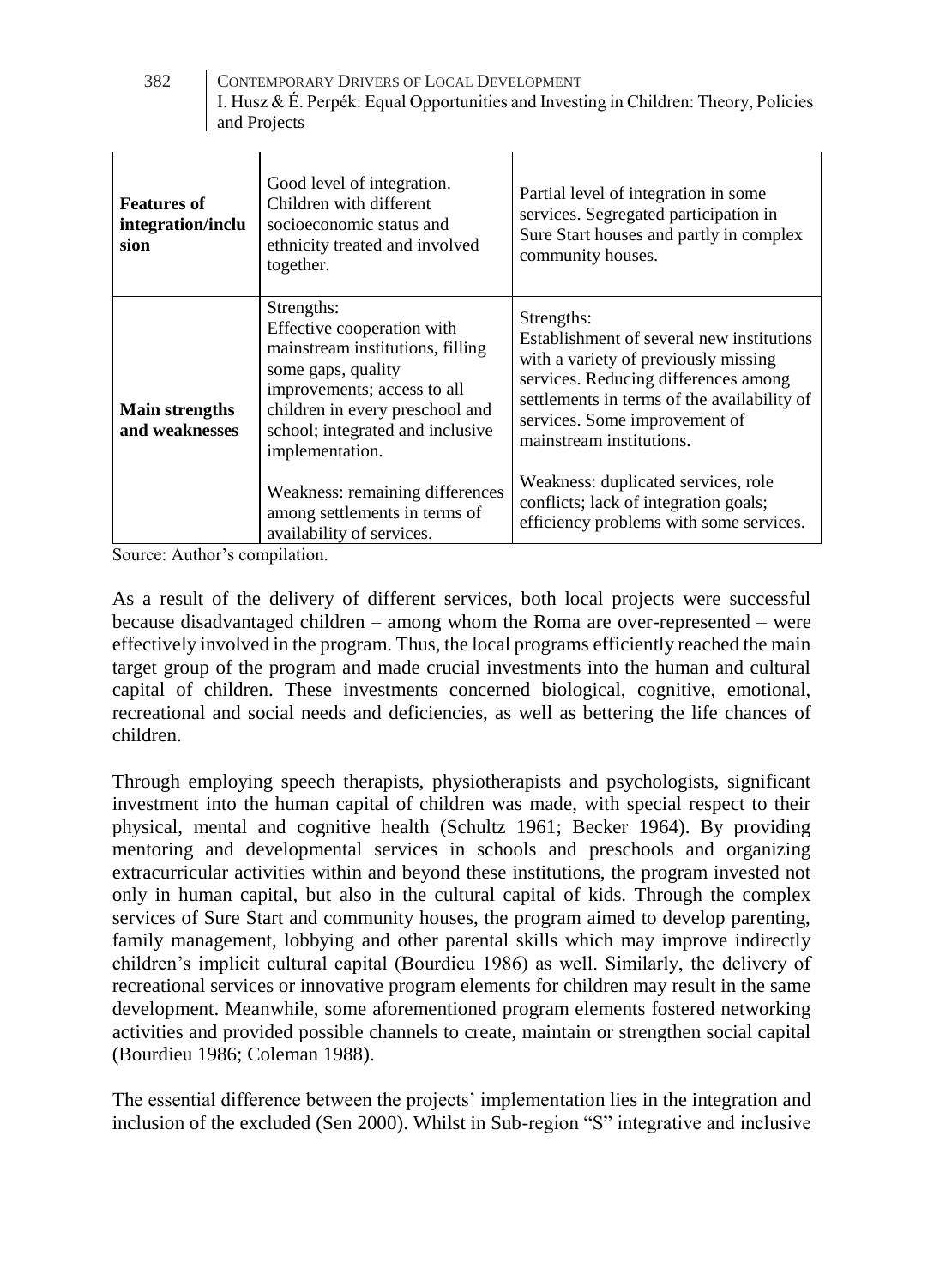participation was realized through the involvement of all pupils who attend school and preschool, this was not the case in Sub-region "E". Paradoxically, as an unintended negative externality of the interventions Sure Start houses and some community houses of Sub-region "E" even deepened the segregation existing between the local Roma and non-Roma families and their children. In contrast, in Sub-region "S" the project managed to inclusively implement the Program to Combat Child Poverty through the equal involvement of children by sensitizing and awareness training, and by strengthening communication between different social groups and professionals. Its accomplishments are basically in line with the principles of the *Europe 2020 inclusive growth* strategy, as well as the *explicit but not exclusive targeting* and *aiming for the mainstream* principles which are two cornerstones of the *Common Basic Principles on Roma Inclusion*.

#### **7 Concluding remarks**

Concerning development for the poor, there are two main lessons to be learned from the above-described case studies. First, new services may become segregated if they operate in parallel with preexisting mainstream services and institutions. This might be particularly the case with services provided to an excluded minority; namely, the Roma. Even if the new services are of a higher standard, they will not necessarily solve the problem of segregation, and instead may contribute to its maintenance. Consequently, programs aimed at the integration of the segregated should focus on strengthening and supporting mainstream institutions. The introduction of new services is justified only if basic services are not available. Second, well-planned, targeted and implemented social and educational services inevitably raise mutual awareness and improve communication between professionals and families at risk of poverty. Mutual awareness is a precondition of integrated development, while without good communication between professionals and families at risk of poverty, even segregated services function less effectively.

#### **Acknowledgment:**

The research was supported by the Human Resources Development Operational Program (HRDOP) 1.4.1 -15 Professional support for Integrated Programs to Combat Child Poverty.

#### **Notes:**

 $<sup>1</sup>$  Foucault in his economic sociology clearly distinguished between labor power (i.e. the capacity</sup> to work) and the capacity to generate income; to receive a wage through the help of one's work, also called capital-ability. The idea is that the basic element to be explained by economic analyses is not so much the individual, or processes and mechanisms, but enterprises (Gary Becker (2014) An appreciation by Michel Foucault, available at: https://kieranhealy.org/blog/archives/2014/05/04/gary-becker-an-appreciation-by-michelfoucault/ (15 March, 2019)).

<sup>2</sup> Prior to this period, human capital, educational investment and its productivity were analyzed by illustrious economists such as Adam Smith (1723–1790) ([1776] 1977), Thomas Robert Malthus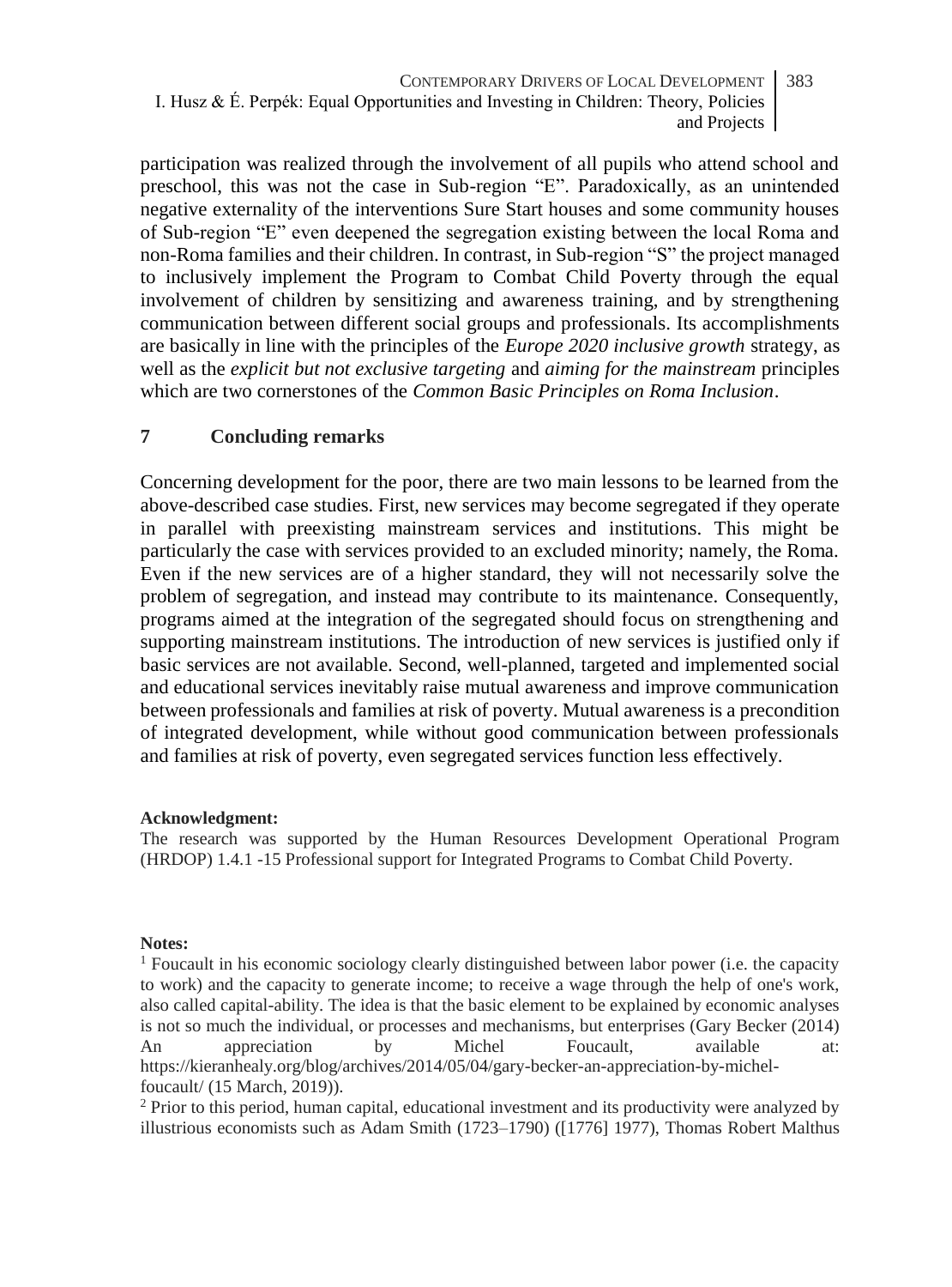- (1766–1834), Georg Friedrich List (1789–1846), Alfred Marshall (1842–1924) ([1873] 1995), Arthur Cecil Pigou (1877–1959) (1928), Arthur W. Lewis (1915–1991), Milton Friedman (1912– 2006) and Jacob Mincer (1922–2006) (1958). The term "human capital" was probably first introduced by William Petty (1623–1687) in the seventeenth century (1662). See also Caldari (2010), and Krasniqi and Topxhiu (2016). Alfred Marshall suggestively sums up the core idea of human capital theory thus: *"… the best investment of the present capital of the country is to educate the next generation and make them all gentlemen"* (Marshall [1873] 1995, 106).

<sup>3</sup> In this context, "field" is interpreted as the person's social position within a given social space. A field is constituted by the conflicts of social groups in defining what cultural capital is, which type of cultural capital is legitimate, and which type is illegitimate. For more details, see: King (2005, 215–232).

4 In this context, the "habitus" of a person is interpreted as embodied intellectual disposition and tendencies (See King 2005).

<sup>5</sup> Here we omit a presentation of the contribution of several theorists to the evolution of the concept. For a detailed history of social capital, see e.g. Woolcock (1998) or Farr (2004).

 $6$  This includes the right (a) to an adequate standard of living, healthcare, education, recreation, (b) to protection from abuse, neglect, exploitation, discrimination, (c) to participate in communities and to have programs and services for themselves.

<sup>7</sup> Some examples of European Union frameworks and policies for Roma inclusion: The Decade of Roma Inclusion 2005–2015, the Integrated Platform for Roma Inclusion, and the Social Protection and Social Inclusion Process.

<sup>8</sup> These two principles are implemented most efficiently if inclusion attempts start in early childhood. For more details, see the Roma Early Childhood Inclusion Overview Report. For truly effective Roma integration, the report envisages local community- and family-based programming in the European Union Member States (Bennett 2012). The same programming method is applied to the Hungarian Program to Combat Child Poverty presented in the chapter below.

<sup>9</sup> According to Hungarian legislation, disadvantaged children are those living in families that, in addition to having a low income, are affected by at least one of the following criteria: parents are minimally educated, or in a precarious employment situation, or the family has poor housing conditions. The status of multiple disadvantages applies when at least two of the three listed criteria are met.

<sup>10</sup> For the strategy in English, se[e http://romagov.kormany.hu/download/5/58/20000/Strategy%20-](http://romagov.kormany.hu/download/5/58/20000/Strategy%20-%20HU%20-%20EN.PDF) [%20HU%20-%20EN.PDF](http://romagov.kormany.hu/download/5/58/20000/Strategy%20-%20HU%20-%20EN.PDF) (19 February, 2019).

<sup>11</sup> In 2007, 175 sub-regions were established in Hungary for the purpose of settlement development. Based on their infrastructural levels and the population's social and economic metrics, 47 of the sub-regions were defined as extremely deprived. In these sub-regions, complex cohesion programs were launched, one of which was the Program to Combat Child Poverty described in the study, and which operates in 23 sub-regions. From 2017 the program has been running in somewhat refurbished form and has been extended to eight new regions.

 $12$  The sub-regions participating in the program included 532 settlements, of which only 35 were cities, while 346 localities had fewer than 1000 inhabitants.

<sup>13</sup> In the third stage, three tenders were not awarded due to a lack of resources.

<sup>14</sup> Based on experience, involving the Roma population in the planning process proved to be troublesome in other regions as well. This was due to the general lack of Roma civil society organizations, and of Roma middle class as potential leaders, while the leaders of minority selfgovernments did not always turn out to be creditable representatives of the local Roma population.

<sup>15</sup> It was a general experience in the Program to Combat Child Poverty that mayors chiefly envisaged construction projects, thinking that new or renovated houses would remain assets of the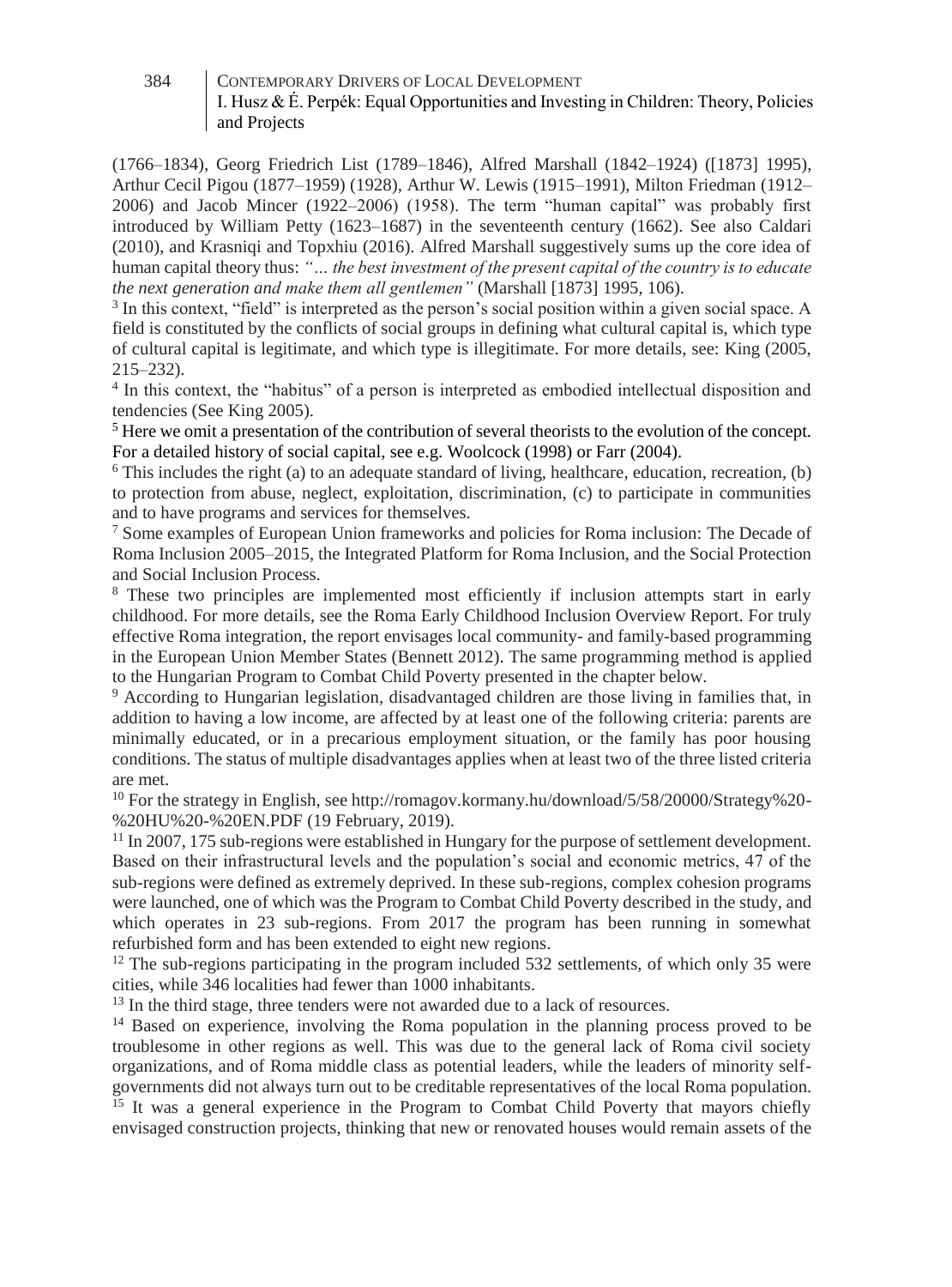settlement even after the end of the program. However, they did not see the point in developing "human assets".

<sup>16</sup> A relatively high number of special needs teachers was necessary because, especially in certain segregates, many disabled children were eligible to attend.

<sup>17</sup> One innovative element was encouraging and supporting student enterprises in every school. Children were asked to create a product or service and then to sell it by finding the right market and sales channels. These enterprises, mostly successful, enabled students to obtain plenty of useful economic knowledge and skills that improved their future chances on the labor market.

 $18$  An obligatory element of the tender was the establishment of community centers with complex services, specifically in segregated settlements or neighborhoods, to mitigate the shortage of such services in these places which typically lacked them. Apart from the community houses with complex services for addressing all ages, additional community spaces included the Sure Start children's houses, after-school support programs, youth houses and IT points. However, unlike community service centers, these initiatives limited their activities to specific subject areas or age groups, and were not obligatorily restricted to segregates.

<sup>19</sup> The children's houses, inspired by the Sure Start program in the UK, constitute in Hungary a new kind of institution for supporting early childhood development. Besides promoting infants' early development and skill acquisition, they strengthen parental competencies by engaging parents and providing them with knowledge and experience.

 $20$  As also reported by the evaluation studies about the Sure Start children's houses, the general experience is that the social composition of the visitors of these houses sooner or later became homogenized, and either middle-class or poor families predominantly visited them. Both socially and ethnically speaking, there were only few houses with an integrated environment (Szomor and László 2014).

 $21$  Comfort services received a very mixed reception among the population of all regions. As one of the sub-regional evaluations reported, *"Initially ... there was strong opposition: partly because the non-Roma thought something [had been] done again 'only for the Roma,' and didn't understand 'why is it again the Roma who receive anything at all?' On the other hand, the Roma did not receive the bathing and washing facilities with enthusiasm, saying that they were clean, and could wash at home".* The feeling of shame was probably fed by the painful memory of forced bathing in the communist era, a means used by the leadership of the time to "elevate" the Roma who at that time were looked upon as a public order and health risk (Bernáth and Polyák 2001).

<sup>22</sup> In the most disadvantaged settlements, only 15-20% of homes had a piped water supply (*Subregional Mirror*).

<sup>23</sup> Camps and excursions were organized in a number of regions covered by the Program to Combat Child Poverty. Generally, involving the poorest families required extra effort. One of the reasons for this was – as already mentioned – that parents were reluctant to allow their children to go to places they were not familiar with. This issue was successfully overcome when trusting personal relationships already existed between organizers and parents. Another inhibiting factor was that some parents felt shame about not being able to provide proper clothing, equipment and bathing amenities for their children. Recognizing this, camps were often organized so that participants had all these amenities at their disposal.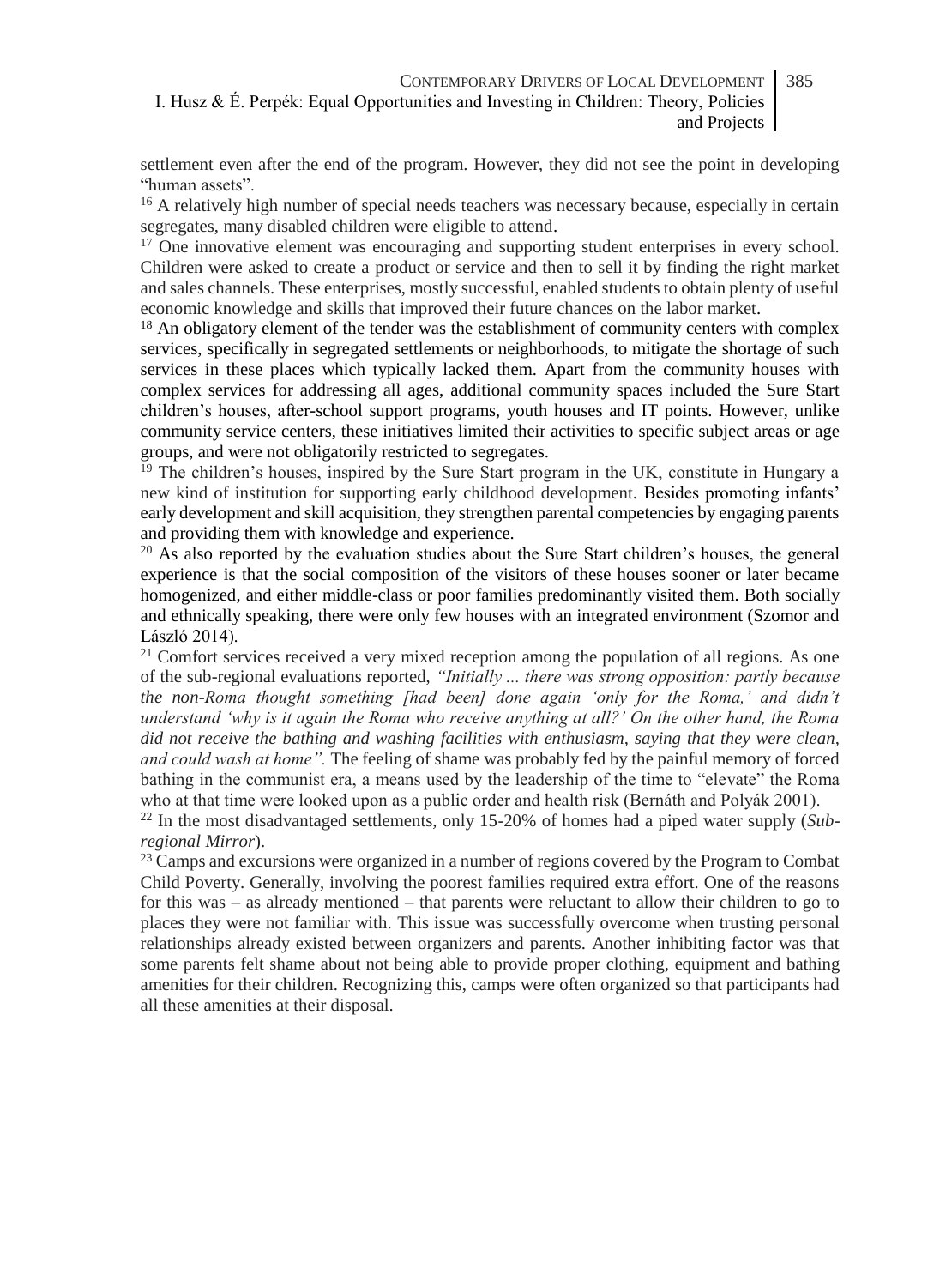| 386 | CONTEMPORARY DRIVERS OF LOCAL DEVELOPMENT                                            |
|-----|--------------------------------------------------------------------------------------|
|     | I. Husz & É. Perpék: Equal Opportunities and Investing in Children: Theory, Policies |
|     | and Projects                                                                         |

#### **References:**

- Allman, D. (2013) The Sociology of Social Inclusion, *SAGE Open,* January-March, pp. 1–16, available at: http://journals.sagepub.com/doi/pdf/10.1177/2158244012471957 (March 15, 2019).
- Bauer Z., Husz, I. & Szontágh, E. (2015) Handling Long-standing Inequalities with Short-term Projects: Some Results and Challenges of the Implementation of the "Give Kids a Chance" Programme, *Review of Sociology,* 25(4), pp. 5–29.
- Becker, G. (2014) *An appreciation by Michel Foucault,* available at: https://kieranhealy.org/blog/archives/2014/05/04/gary-becker-an-appreciation-by-michelfoucault/ (March 15, 2019).

Becker, G. S. (1964) *Human Capital* (New York: Columbia University Press).

Becker, G. S. (1994*) Human Capital: A Theoretical and Empirical Analysis with Special Reference to Education. Introduction to the First Edition* (Chicago: The University of Chicago Press).

Bennett, J. (2012) *Roma Early Childhood Inclusion. The RECI Overview Report* (Hungary: Open Society Foundations, Roma Education Fund, UNICEF), available at: https://www.unicef.org/romania/RECI-Overview.pdf (March 15, 2019).

Bennett, T. & Silva, E. (2011) Introduction: Cultural Capital – Histories, Limits, Prospects, *Poetics,* 39(6), pp. 427–443.

Bernáth, P. & Polyák, L. (2001) Kényszermosdatások Magyarországon (Forced Washing in Hungary), *Beszélő,* 6, pp. 38–45.

Bourdieu, P. (1986) The Forms of Capital, In: Richardson,J. (ed.) *Handbook of Theory of Research for the Sociology of Education* (New York: Greenwood), pp. 241–258.

Bourdieu, P. & Passeron, J.-C. (1977) Cultural Reproduction and Social Reproduction, In: brown, R. K. (ed.) *Knowledge, Education and Cultural Change* (London: Tavistock), pp. 487–511.

Caldari, K. (2010) Alfred Marshall's Idea of Progress and Sustainable Development, *Journal of the History of Economic Thought*, 26(4), pp. 519–536.

Coleman, J. S. (1988) Social Capital in the Creation of Human Capital, *American Journal of Sociology,* 94, pp. S95–S120.

Council of the European Union (2009) *Council Conclusions on Inclusion of the Roma*, 2947th Employment, Social Policy, Health and Consumer Affairs Council meeting. Luxembourg, 8 June, available at:

http://www.consilium.europa.eu/uedocs/cms\_data/docs/pressdata/en/lsa/108377.pdf (March 15, 2019).

Durkheim, É. [1893] (1997) *The Division of Labour in Society* (New York: Free Press).

- Esping-Andersen, G. (2008) A Child-Centred Social Investment Strategy, In: Esping-Andersen, G., Gallie, D., Hemerijck, A. & Myles, J. (eds.) *Why We Need a New Welfare State* (Oxford: Oxford University Press), pp. 26–68.
- European Commission (2010) *Europe 2020, A strategy for smart, sustainable and inclusive growth* (Brussels: European Commission), available at: https://eur-lex.europa.eu/legalcontent/EN/TXT/PDF/?uri=CELEX:52010DC2020&from=EN (March 15, 2019).
- European Commission (2013) *Social Investment Package, Communication from the Commission to the European Parliament, the Council, the European Economic and Social Committee and the Committee of Regions Towards Social Investment for Growth and Cohesion – Including Implementing the European Social Fund 2014–2020* (Brussels: European Commission), available available at:  $\overline{a}$  at:  $\overline{a}$  at:  $\overline{a}$  at:  $\overline{a}$  at:  $\overline{a}$

<http://ec.europa.eu/social/main.jsp?langId=en&catId=1044&newsId=1807&furtherNews=yes> (March 15, 2019).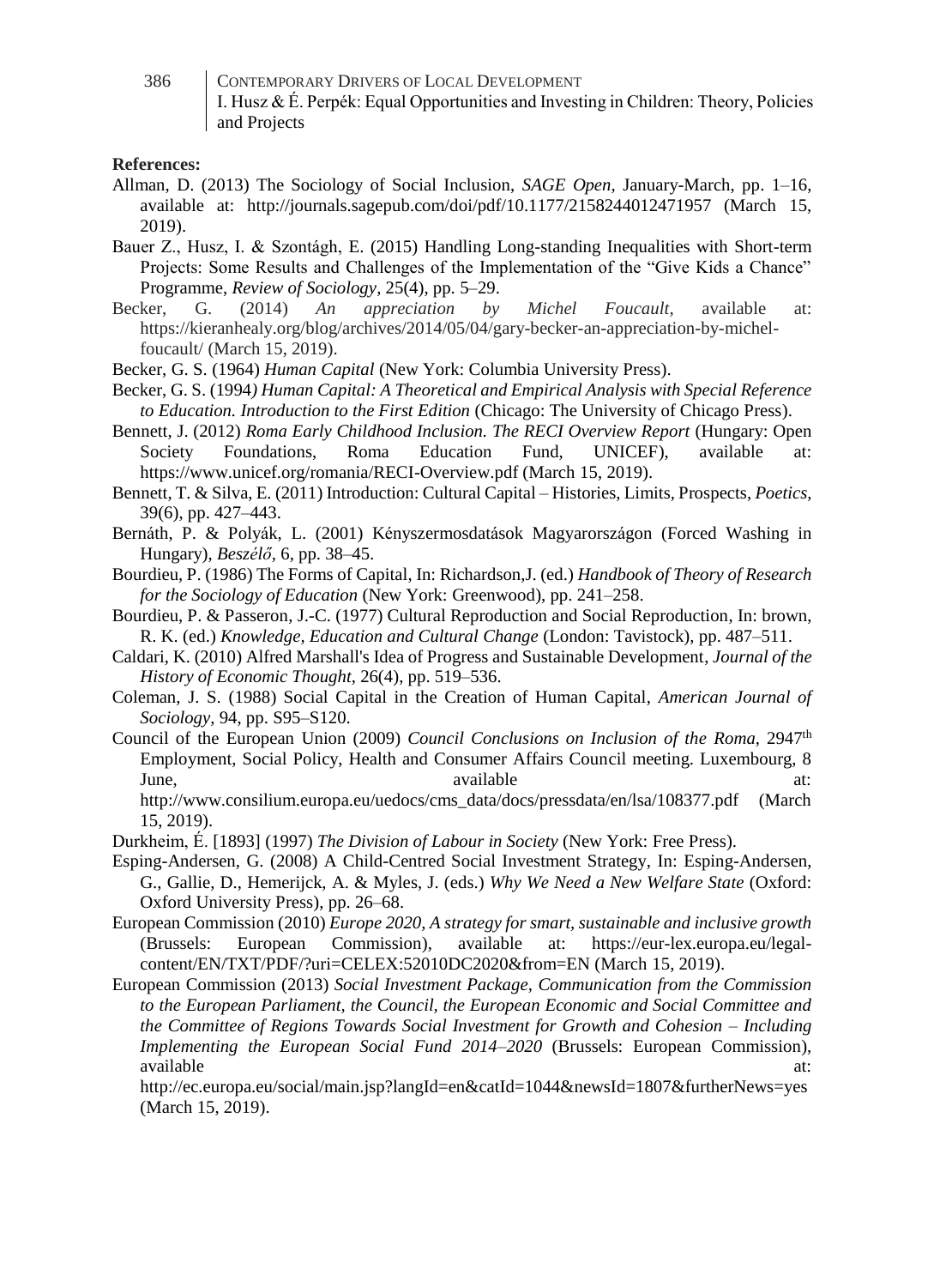- CONTEMPORARY DRIVERS OF LOCAL DEVELOPMENT I. Husz & É. Perpék: Equal Opportunities and Investing in Children: Theory, Policies and Projects 387
- Eurostat (2016) available at: https://ec.europa.eu/eurostat/web/conferences/conf-2016 (March 15, 2019).
- Farr, J. (2004) Social Capital: A Conceptual History, *Political Theory,* 32(1), pp. 6–33.
- Ferge, Z. (2014) Civil jelentés a gyerekesélyekről, 2012–2013. Vezetői összefoglaló (Civil Report on Children's Opportunities, 2012–2013. Executive Summary), *Esély,* 5,pp. 47–54.
- Foucault, M. (2008) *The Birth of Biopolitics: Lectures at the Colle`ge de France, 1978–1979* (London: Palgrave Macmillan).
- Government of Hungary (2011) *National Social Inclusion Strategy and Governmental Action Plan for the Implementation There of in the Years 2012 to 2014,* Resolution No. 1430/2011; (XII. 13.) (Budapest: Government of Hungary), available at: http://romagov.kormany.hu/download/6/58/20000/Strategy%20Action%20Plan.PDF (March 15, 2019).
- Gyerekszegénység Elleni Programiroda (2009) *Kistérségi tükör (Sub-regional Mirror 2009),* available at: https://gyerekesely.tk.mta.hu/az-mta-gyep-altal-keszitett-kistersegi-tukrok-archiv (March 15, 2019).
- *Hungarian Central Statistical Office* (2015) available at: http://www.ksh.hu/?lang=en (March 15, 2019).
- Hungarian National Social Inclusion Strategy (2011) *Extreme Poverty, Child Poverty, the Roma (2011–2020)* (Budapest: Ministry of Public Administration and Justice State Secretariat for Social Inclusion), available at: http://romagov.kormany.hu/download/5/58/20000/Strategy%20-%20HU%20-%20EN.PDF (March 15, 2019).
- Hungarian National Social Inclusion Strategy II (2014) *Permanently Deprived, Children Living in Poor Families, Roma (2011–2020)* (Budapest: Ministry of Public Administration and Justice State Secretariat for Social Inclusion).
- Husz, I. (ed.) (2016) *Gyerekesélyek a végeken (Child Opportunities at the World's End* (Budapest: MTA TK Gyerekesély Program).
- Investing in Children (2013) *Breaking the Cycle of Disadvantage. Commission Recommendation of 20 February. 2013/112/EU. EUR-LEX* (Brussels: Official Journal of the European Union), available at: https://eur-lex.europa.eu/legalcontent/EN/TXT/PDF/?uri=CELEX:32013H0112&from=EN (March 15, 2019).
- King, A. (2005) Structure and Agency, In: Harrington, A. (ed.) *Modern Social Theory: an introduction* (Oxford: Oxford University Press),pp. 215–232.
- Krasniqi, F. X. & Topxhiu, R. M. (2016) The Importance of Investment in Human Capital: Becker, Schultz and Heckman, *Journal of Knowledge Management*. *Economics and Information Technology*, 6(4), pp. 1–18.
- *KSH STADAT* (2016) available at: http://www.ksh.hu/docs/hun/xstadat/xstadat\_hosszu/elm13.html (March 15, 2019).
- *KSH TEIR* (2019) available at: http://www.ksh.hu/?lang=en (March 15, 2019).
- Lareau, A. & McNamara Horvat, E. (1999) Moments of Social Inclusion and Exclusion Race, Class, and Cultural Capital in Family-School Relationships, *Sociology of Education*, 72(1), pp. 37–53.
- League of Nations (1924) *Declaration of the Rights of the Child,* adopted 26 September 1924 (Geneva: League of Nations), available at: http://www.un-documents.net/gdrc1924.htm (March 15, 2019).
- Lenoir, R. (1974) *Les exclus: un Francais sur dix* (Paris: Le Seuil).
- Magyar Máltai Szeretetszolgálat (2012) *Kistérségi tükör (Sub-regional Mirror 2012)*, available at: https://gyerekesely.tk.mta.hu/mmsz-kistersegi-gyerekeselyek-archiv (March 15, 2019).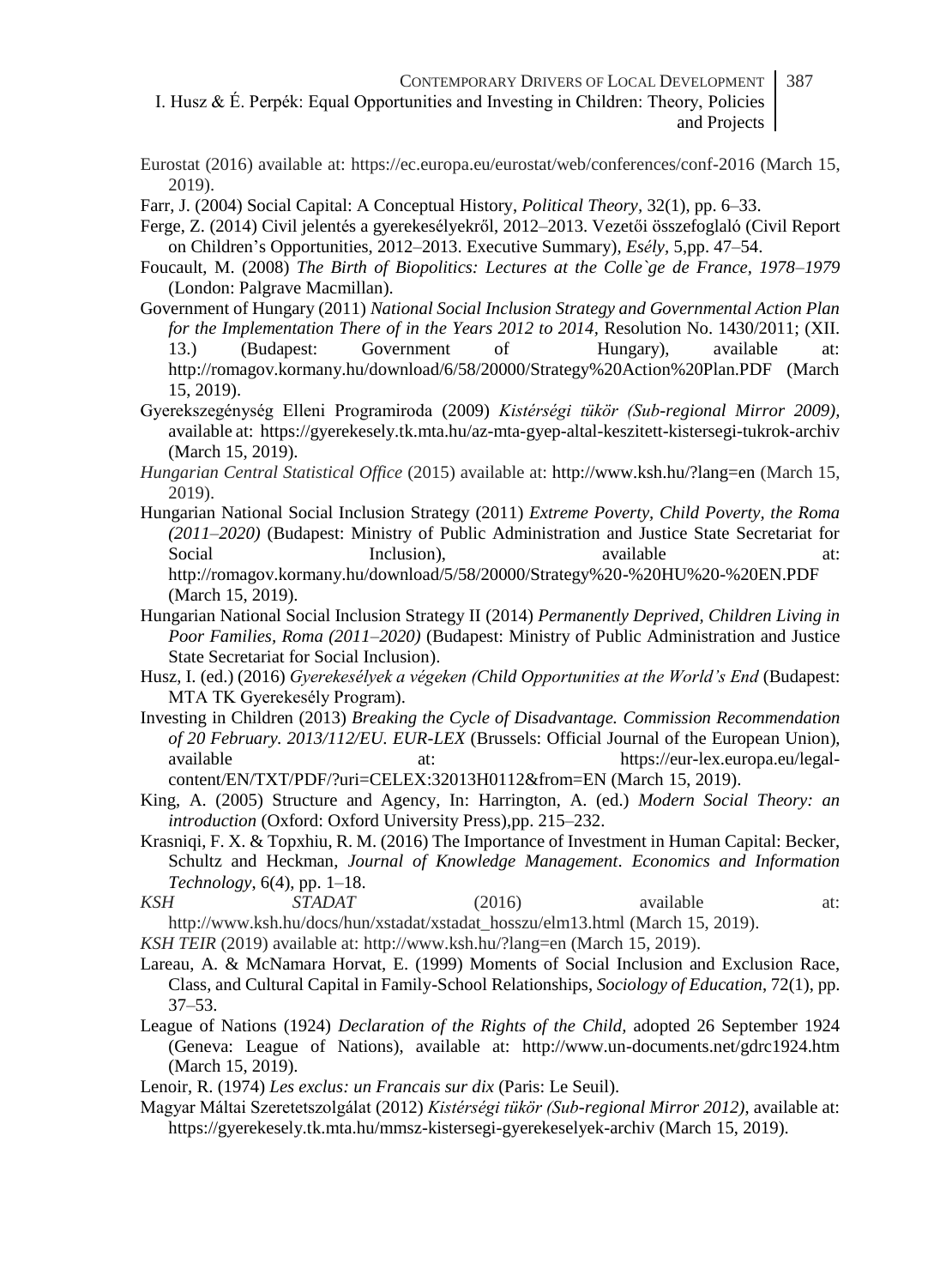- 388 CONTEMPORARY DRIVERS OF LOCAL DEVELOPMENT I. Husz & É. Perpék: Equal Opportunities and Investing in Children: Theory, Policies and Projects
- Marshall, A. [1873] (1995) Lectures to Women, In: Raffaelli, T., Biagini, E. & MacWilliams Tullberg, R. (eds.) *Alfred Marshall's Lectures to Women* (Cheltenham: Edward Elgar Publishing), pp. 85–132.
- Mathieson, J., Popay, J, Enoch, E., Escorel, S., Hernandez, M., Johnston, H. & Rispel, L. (2008) *Social Exclusion Meaning, measurement and experience and links to health inequalities. A review of literature. WHO Social Exclusion Knowledge Network Background Paper 1* (Geneva: World Health Organization), available at: https://www.who.int/social\_determinants/media/sekn\_meaning\_measurement\_experience\_20 08.pdf.pdf (March 15, 2019).
- Mincer, J. (1958) Studies in Human Capital. 1. Investment in Human Capital and Personal Income Distribution, *Journal of Political Economy,* 66(4), pp. 281–302.
- MTA TK (2011) *Szükségletfelmérés (Sub-regional Needs Assessment),* available at: https://gyerekesely.tk.mta.hu/kistersegi-helyzetfelmeresek-2011 (March 15, 2019).
- MTA TK (2013) *Szükségletfelmérés (Sub-regional Needs Assessment),* available at: https://gyerekesely.tk.mta.hu/2013-muhelytanulmanyok (March 15, 2019).
- National Assembly of Hungary (2007) *"Making Things Better for our Children" National Strategy (2007–2032),* Parliamentary Resolution No. 47/2007; (V. 31.), available at: https://mkogy.jogtar.hu/jogszabaly?docid=a07h0047.OGY (March 15, 2019).
- Government of Hungary (2014) *National Social Inclusion Strategy and Government Action Plan on its Implementation between 2015 and 2017,* Based on Government Decree 1603/2014 (XI 4) (budapest: Government of Hungary).
- Pigou, A. C. (1928) *A Study in Public Finance* (London: Macmillan).
- Putnam, R. D. (1995) Bowling Alone: America's Declining Social Capital, *Journal of Democracy,* 6(1), pp. 65–78.
- Schultz, T. W. (1961) Investment in Human Capital, *The American Economic Review*, 51(1), pp.  $1 - 17$ .
- Schultz, T. W. (1971) *Investment in Human Capital: The Role of Education and of Research* (New York: Free Press).
- Sen, A. (2000) *Social Exclusion: Concept, Application and Scrutiny. Social Development Papers No. 1.* (Manila: Asian Development Bank Office of Environment and Social Development).
- Smith, A. [1776] (1977) *An Inquiry into the Nature and Causes of the Wealth of Nations* (Chicago: University of Chicago Press).
- Szomor, É. & László, N. (2014) *A magyarországi Biztos Kezdet Program alapelvei és működése a kezdetektől napjainkig. Biztos Kezdet értékelés (Principles and Operation of the Hungarian Sure Start Programme from the Beginning till Now. Sure Start Evaluation)* (Budapest: EMET).
- United Nations (1989) *Convention on the Rights of the Child,* United Nations General Assembly resolution 44/25 of 20 November. Entry into force 2 September 1990, in accordance with article 49, available at: http://www.ohchr.org/Documents/ProfessionalInterest/crc.pdf (March 15, 2019).
- United Nations (1989) *Convention on the Rights of the Child,* available at: https://www.ohchr.org/documents/professionalinterest/crc.pdf (March 15, 2019).
- United Nations (2000) *The Millennium Development Goals,* available at: http://www.un.org/en/mdg/summit2010/pdf/List%20of%20MDGs%20English.pdf (March 15, 2019).
- Woolcock, M. (1998) Social Capital and Economic Development: Toward a Theoretical Synthesis and Policy Framework, *Theory and Society,* 27(2),pp. 151–208.